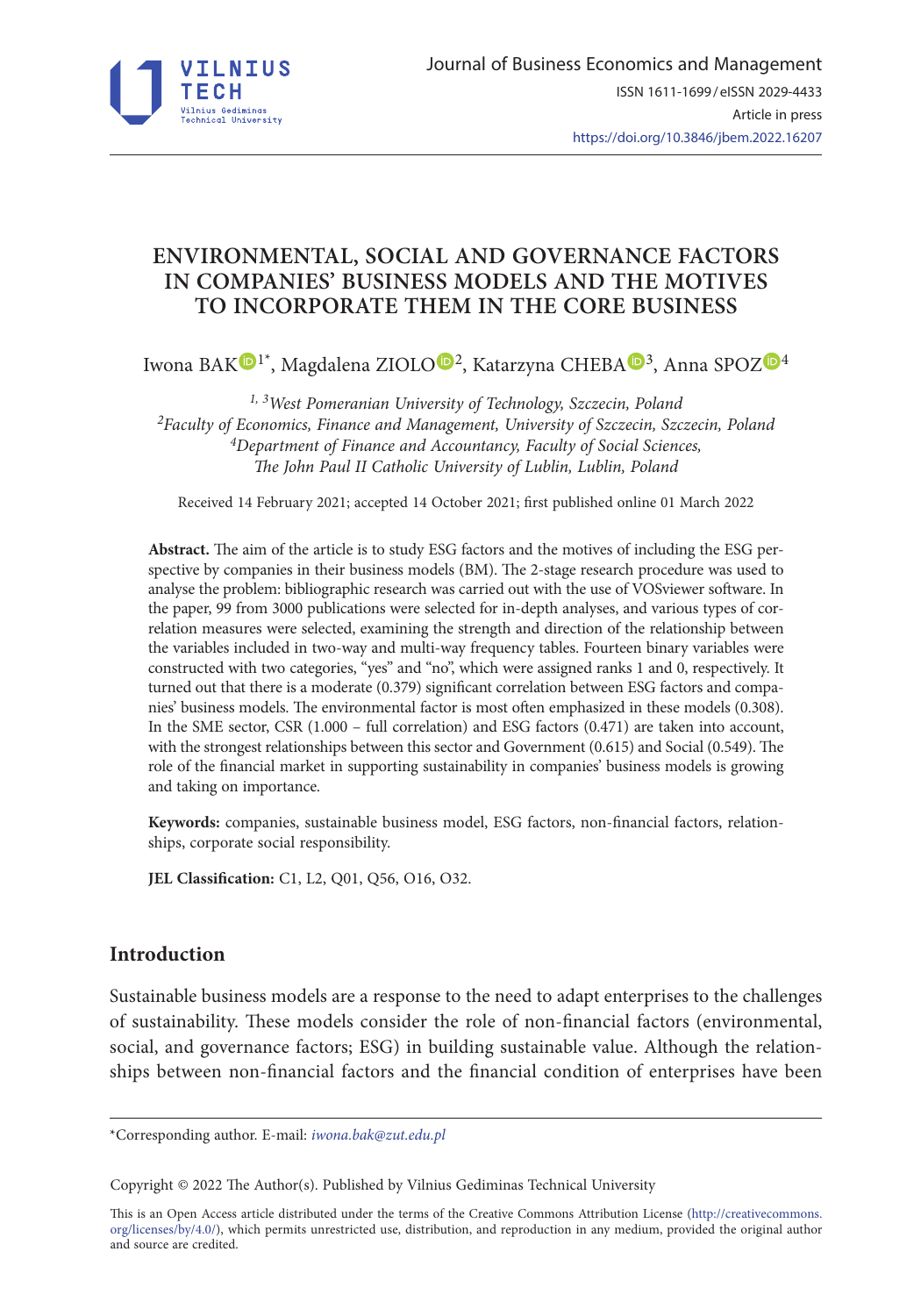recognized, there is a research gap regarding the relationship between ESG and companies' BM. The recognition of the impact of non-financial factors on business models is crucial as it allows better recognition and management of ESG risk. The criteria for evaluating the risk of transactions are changing due to changes in the economy, which is especially visible in the conditions of "greening" the economy and social inclusion. These two factors – referring to the both pillars (economic and social) of sustainable development (SD) – strongly indicate the need to extend the risk evaluation criteria.

Knowledge about the type of risk and the scale of exposure provides a basis for taking actions in the field of product design, participation in "green" public procurement, recycling, choosing friendly distribution channels, avoiding the implementation of orders that are socially and environmentally harmful, using innovations that have a positive impact on the environment, limiting the share of water in the production process, or selecting suppliers from the CSR (corporate social responsibility) group. Furthermore, the reasons why companies decide to build sustainable business models are also of interest. These may be financial or non-financial factors, e.g., image-related or resulting from the need to adjust to the expectations of business partners, including financial institutions. The archetype on which the sustainable business model is based is also connected with the motive of action. The influence of ESG factors on BM is geographically determined and depends on the location of the business. Sustainable business models differ among countries because the ESG risk differs and is determined by extraordinary events related to climate change, as in the case of Australia, Vietnam, and Mongolia. Extreme climate phenomena and their predicted intensity in the coming years, determined by environmental (climate) risk, will determine the changes in demand for sustainable products and services, which will result in a change in the structure of these products towards the increasing role of CSR and sustainability. The aim of this article, then, is to study ESG factors and the motives for including the ESG perspective by companies in their business models.

The main research question is what the relationship between ESG factors and the business models of enterprises is? The intermediary questions are as follows:

- What do we know so far about the influence of ESG factors on the sustainability in companies' business models?
- What ESG factors do companies take into consideration in their business models?
- Does the impact of ESG factors on companies' business models differ between countries?

The paper is organized as follows: the theoretical aspects of sustainable business models are presented in Section 1. Section 2 includes the methodological approach, data collection procedure, and the description of the methods. Section 3 presents the results, and the last Section is the conclusion.

## **1. Literature review**

The concept of a business model appeared in the literature at the turn of the 1950s and 1960s (Bellman et al., 1957; Jones, 1960), but it gained importance in the late 1990s (Osterwalder et al., 2005). There were various approaches to the definition of business model in the literature. Osterwalder et al. (2005), Chesbrough (2006), and Magretta (2002) describe a business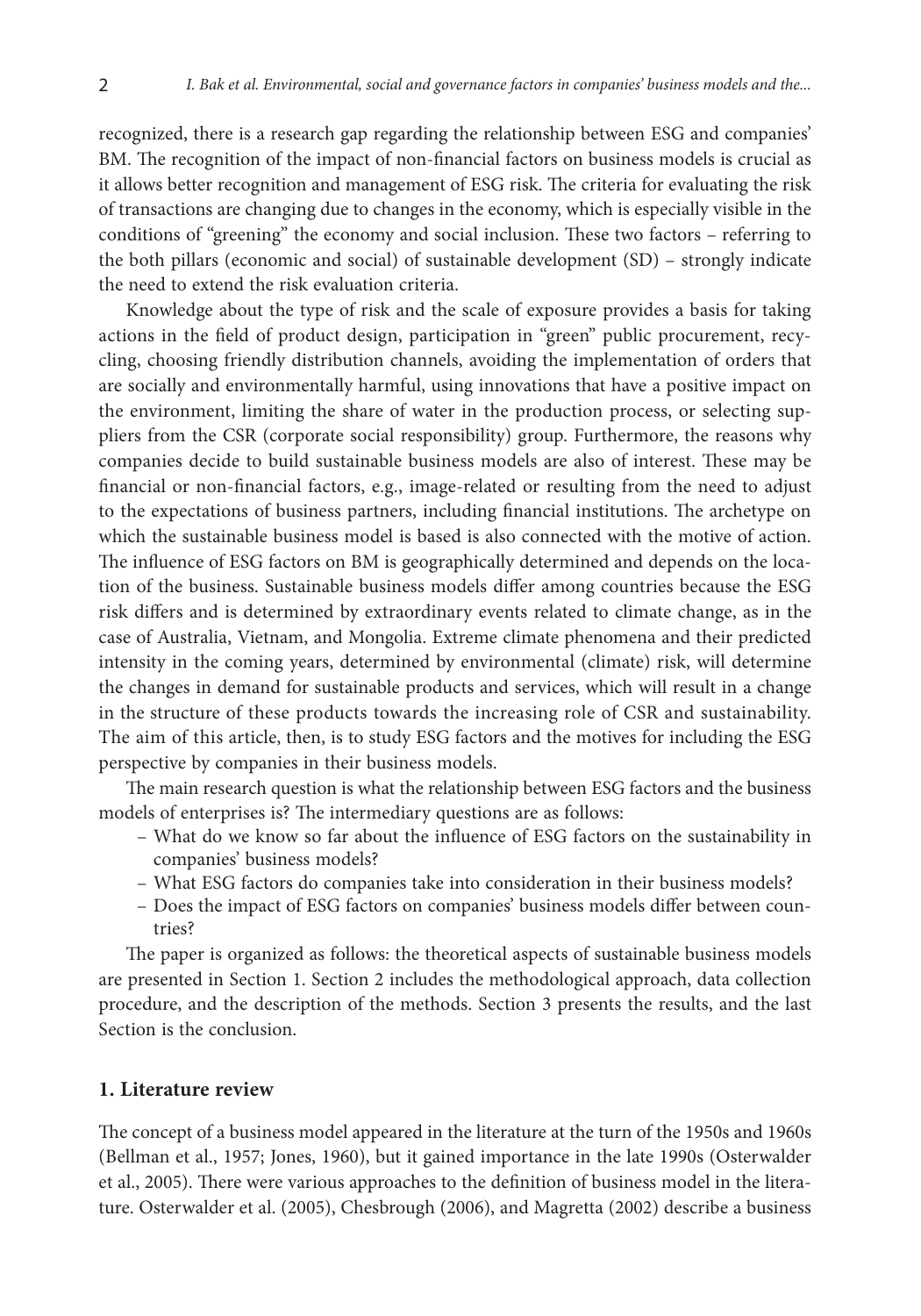model as the way of running a business by a company. Timmers (1998), Chesbrough and Rosenbloom (2002) pay attention to the relationship between business model and financial performance. Timmers (1998) defines a business model as a "description of the sources of revenues" and Chesbrough and Rosenbloom (2002) as "the realization of economic value". The business model is also defined in terms of the company's strategy. Casadesus-Masanell and Ricart (2010) claim that "strategy refers to the choice of business model through which the firm will compete in the marketplace." The business model framework helps to think strategically about the detailed way the firm does business (Richardson, 2008). Zott and Amit (2010) and Geissdoerfer et al. (2018) emphasize the importance of the business model in creating, delivering, capturing, and exchanging value. Demil et al. (2015) highlight that the business model brings a new and holistic understanding of the strategic sources of a company's performance.

Based on the literature review, Geissdoerfer et al. (2018) revealed that SBM is most frequently understood as a modified traditional BM, consisting of adding specific characteristics and goals and integrating sustainability into a value proposition, creation and delivery activities, and/or value capture mechanisms of the company. Successful transformation to SBM is a key to meet the demands of changing environment and society (Neumeyer & Santos, 2018). A different perspective on SBM presented Lozano (2018), leaving the value proposition, creation, and delivery approach to one in which efficiently used inputs and resources provide added value resulting in products and services better contributing to more sustainable societies. One of the challenges in building an SBM is use methods that lets the company acquire economic value for itself by providing benefits to society and the environment (Schaltegger et al., 2012).

In recent years research proposed several frameworks and archetypes of sustainable business models that can help companies design one. A group of such archetypes was described by Bocken et al. (2014), i.e., maximising material and energy efficiency, creating value from "waste", substitution with renewables and natural processes, delivering functionality, rather than ownership, adopting a stewardship role, encouraging sufficiency, re-purposing the business for society/environment, developing scale-up solutions. Ritala et al. (2018) updated these archetypes, so finally they contain: maximizing material and energy efficiency; closing resource loops; substitution with renewables and natural processes; delivering functionality rather than ownership; the adoption of a stewardship role; encouraging sufficiency; re-purposing for society or the environment; inclusive value creation; and developing sustainable scale-up solutions. Being aware of the multitude and diversity of definitions of a sustainable business model, we adopt the one that describes an SBM as a model that considers the concept of sustainability, of which ESG factors are elements, but SBM is a broader concept. In an SBM, sustainability is at the heart of the decision-making process (Stubbs & Cocklin, 2008). The adoption of SBM is intended to help the company achieve sustainable development. The inclusion of ESG factors in the traditional model is a step towards sustainability, but companies can take ESG factors into account in various combinations and intensities. The change of BM to an SBM is possible by including the concept of sustainability in the BM, which can be done by incorporating sustainability into the actions for value proposition, creation and delivery, and/or value capture methods of the company (Geissdoerfer et al., 2018).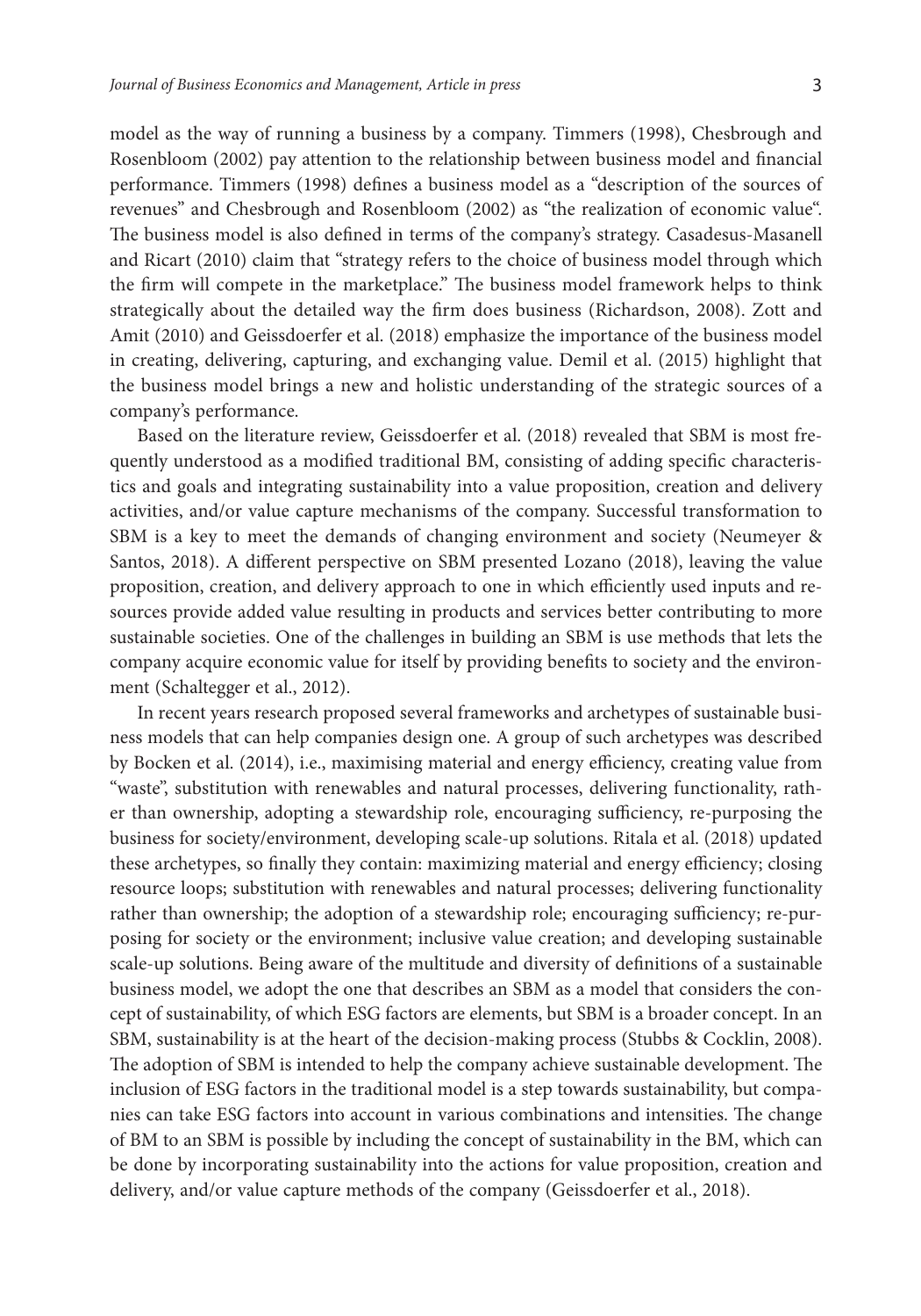Integration of ESG into the business model affects company's financial performance. The positive impact of ESG on business performance has been confirmed in research of Abdi et al. (2021), Chouaibi et al. (2021), Ahmad et al. (2021), and Kim and Li (2021). The opposite results were obtained by Saygili et al. (2021), who found out, that environmental disclosures have negative impact on financial performance of corporations. Including ESG into business model can manifest in better stock performance, as ESG factors lower volatility and, therefore a risk, and consequently bring higher risk-adjusted returns (Ashwin Kumar et al., 2016) or by lower cost of debt for firms with good ESG performance (Eliwa et al., 2021). The association between ESG performance and investment decision-making of stock investors was studied and confirmed by Ng and Rezaee (2020). They revealed a positive relationship between nonfinancial environmental, social, and governance (ESG) sustainability performance factors and idiosyncratic volatility after controlling financial-economic performance. Park and Jang (2021) revealed that for institutional investors, environmental and management factors are more important than social ones. The greatest impact on investors decisions have pollution and waste, greenhouse gas emissions, shareholder rights and risk management.

Besides frameworks and propositions, financial institutions also play an essential role in changing companies' business models toward sustainability. Cooperation with such institutions can help firms with a business model to implement the ESG risk reduction (Zioło et al., 2020).

### **2. Research methodology**

### **2.1. Stages of the applied research procedure**

In this paper, a 2-stage research procedure was used to study the impact of financial factors on creating a sustainable business model: 1. The preparation of data for analysis; 2. The analysis of relationships between variables constructed based on the collected publications. The methodological aspects of the presented stages are briefly described below. The graphical presentation of the analytical framework is presented in Figure 1.

As a part of the first stage, bibliographic research was conducted to identify publications including the following keywords: business model, financial market (or finance), and corporate social responsibility (or CSR) in the title, abstracts, or keywords. The bibliographic research was carried out with the use of VOSviewer software, version 1.6.14. The conducted research also identified clusters containing selected keywords and their reference networks (Waltman et al., 2010; van Eck & Waltman, 2010; Perianes-Rodriguez & Waltman, 2016). In the first step of this stage, we created a database containing the results of research obtained based on various combinations of keywords. There were 3,000 publications in this database. Then we removed duplicate works from this database. Finally, 236 publications indexed in the Web of Science (WoS) published from 2001 to 2020 containing the indicated terms in the title, abstracts, and keywords were collected.

Table 1 shows the number of publications finally identified in the Web of Science database (236 publications), taking into account different combinations of selected keywords.

The evolution of the number of publications and citations of these papers in the analyzed period was presented in Figure 2.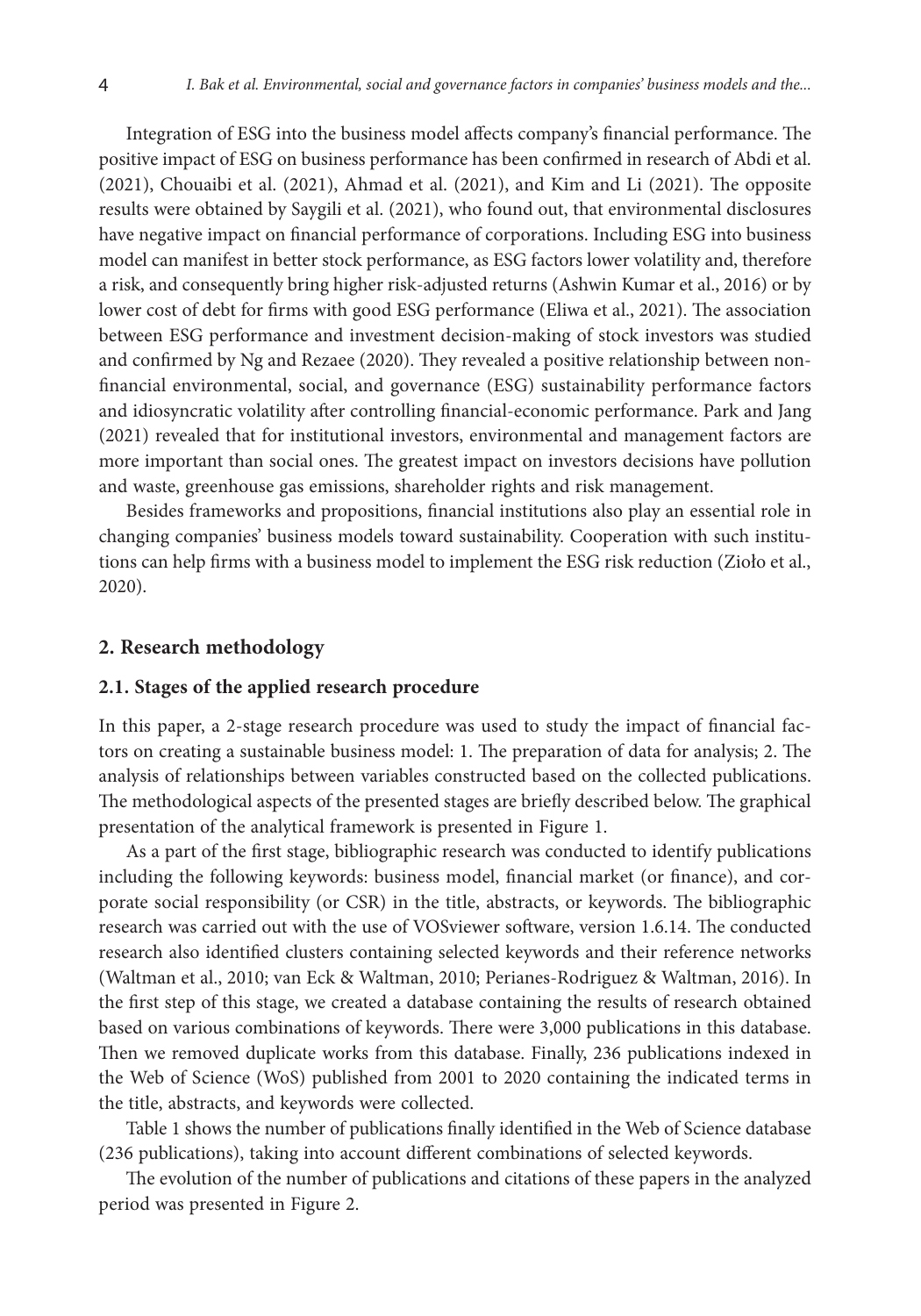

Figure 1. The graphical presentation of the analytical framework used in the research (source: own elaboration)

Table 1. Number of papers identified in the WoS according to the selected keywords (source: own elaboration based on WoS database)

| The combinations of topics                                                                                                                                                    |     |  |  |  |  |  |
|-------------------------------------------------------------------------------------------------------------------------------------------------------------------------------|-----|--|--|--|--|--|
| model AND finance AND "corporate social responsibility" OR model AND finance<br>AND CSR                                                                                       | 904 |  |  |  |  |  |
| "business model*" AND "corporate social responsibility" OR "business model*" AND<br>CSR.                                                                                      | 533 |  |  |  |  |  |
| "business model*" AND "corporate social responsibility"                                                                                                                       | 477 |  |  |  |  |  |
| "business model*" AND CSR                                                                                                                                                     | 304 |  |  |  |  |  |
| "financial market*" AND "corporate social responsibility" OR "financial market*"<br>AND CSR                                                                                   | 233 |  |  |  |  |  |
| "financial market*" AND "corporate social responsibility"                                                                                                                     | 206 |  |  |  |  |  |
| "financial market*" AND CSR                                                                                                                                                   | 129 |  |  |  |  |  |
| "business model*" AND "financial market*."                                                                                                                                    | 109 |  |  |  |  |  |
| model* AND "financial market*" AND "corporate social responsibility" OR model*<br>AND "financial market*" AND "corporate social responsibility" CSR                           | 58  |  |  |  |  |  |
| "business model <sup>*</sup> " AND finance <sup>*</sup> AND "corporate social responsibility" OR "business"<br>model*" AND finance* AND "corporate social responsibility" CSR | 44  |  |  |  |  |  |
| "business model*" AND "financial market*" AND "corporate social responsibility"<br>OR "business model*" AND "financial market*" AND "corporate social<br>responsibility" CSR  | 3   |  |  |  |  |  |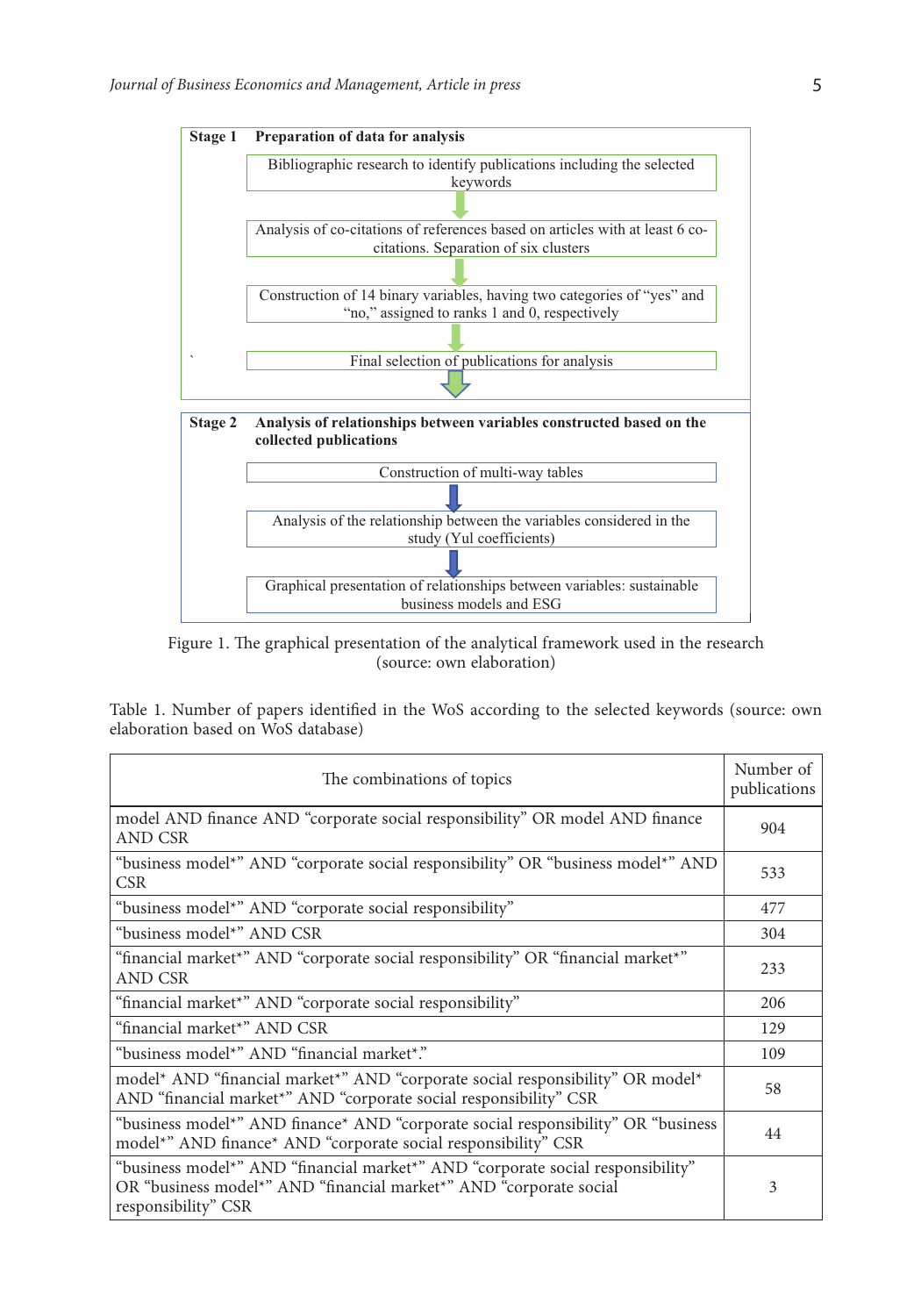

Figure 2. Total publications and citations by year – final database of 236 papers (source: own elaboration based on WoS database)

The information presented in the chart confirms the increase in interest in research areas described by the indicated keywords, also observed in other publication databases (Scopus, Google Scholar). The first article in this field appeared in the WoS database in 1998; until 2011, only a few articles (maximum 5 in 2007) were published in the publications indexed in the database. The number of publications reached its highest point in 2020 with 40 publications. Since 2012, a systematic increase in citations of publications has also been observed, the largest in the last few years, reaching the highest level in 2020 (1103 citations). Despite the growing number of publications and their citations, the created base is not impressive, which may confirm little exploration of issues from the indicated research areas considered as one set, which includes publications referring to analyzes in the field, in particular, of the business model, financial market and corporate social responsibility. In the WoS database, there are over 8,000 articles that refer to the first two keywords in the title, abstract, or keywords: business model or financial market, but only 236 of them also include references to corporate social responsibility. Articles published in the WoS database are mainly publications in the field of business (87 publications), management (84), green sustainable science technology (48), environmental sciences (44), and environmental studies (43). Articles in this field were published, among others, in such journals as Sustainability, Journal of Cleaner Production, Social Responsibility Journal, and Journal of Business Ethics. The authors of the identified studies come mainly from England (21 papers), Italy (29), the USA (22), Germany and Spain (17 papers each), and Poland (15). Table 2 presents information on the most frequently cited publications in this field.

| Table 2. The most frequently cited publications in the WoS database (source: own elaboration |  |  |
|----------------------------------------------------------------------------------------------|--|--|
| based on WoS database)                                                                       |  |  |

| Paper                                                                                   | Author/year                                                    | Journal                                     | Total<br>citations |
|-----------------------------------------------------------------------------------------|----------------------------------------------------------------|---------------------------------------------|--------------------|
| A literature and practice review to<br>develop sustainable business model<br>archetypes | N. M. P. Bocken,<br>S. W. Short,<br>P. Rana, S. Evans,<br>2014 | Journal of Cleaner<br>Production, 65, 42-56 | 880                |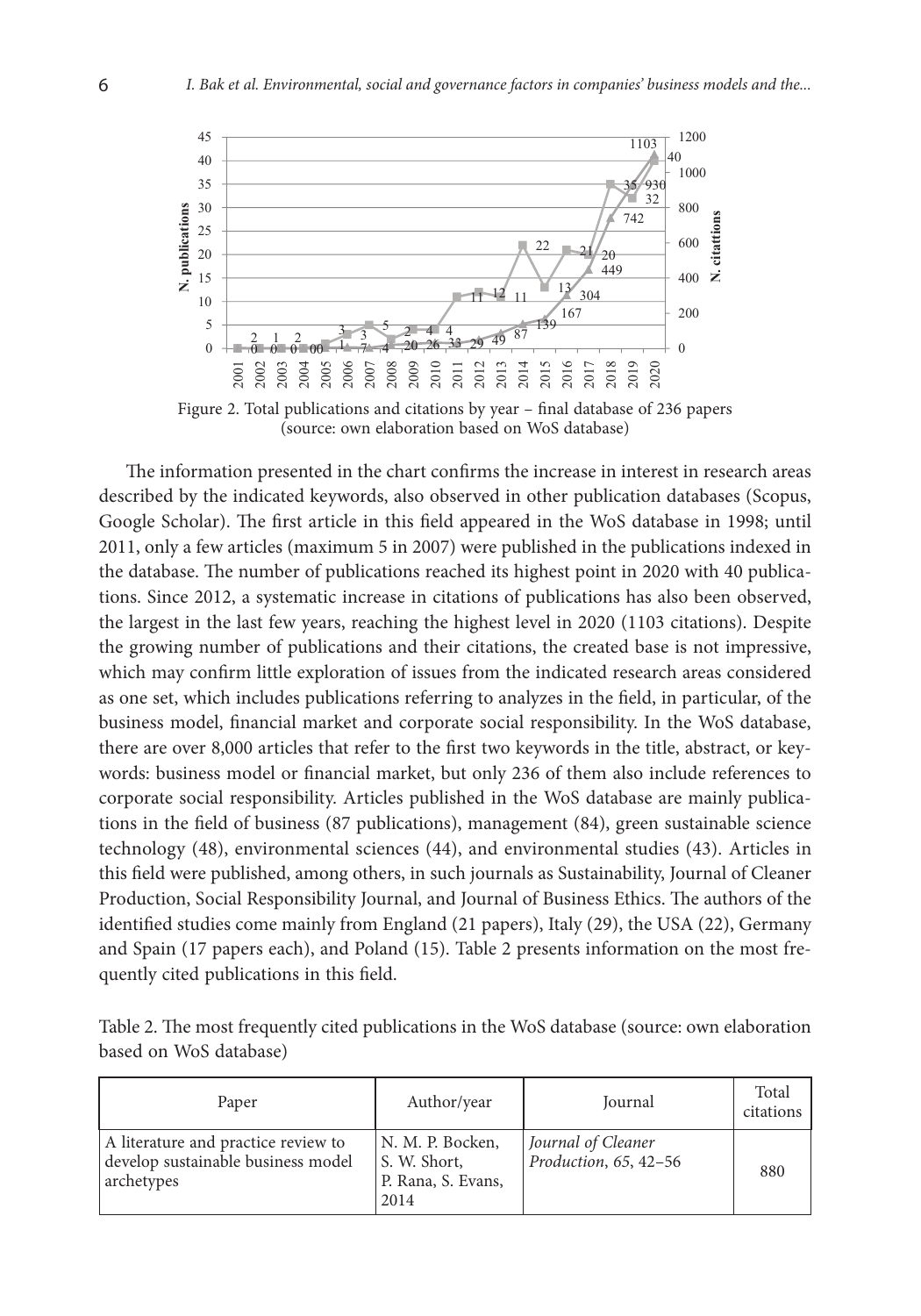| I |
|---|
|   |
|   |

| Paper                                                                                                                                                     | Author/year                                                 | Journal                                                                             | Total<br>citations |
|-----------------------------------------------------------------------------------------------------------------------------------------------------------|-------------------------------------------------------------|-------------------------------------------------------------------------------------|--------------------|
| Business cases for sustainability: the<br>role of business model innovation for<br>corporate sustainability                                               | S. Schaltegger,<br>F. Luedeke-Freund,<br>E. G. Hansen, 2012 | International Journal of<br>Innovation and Sustainable<br>Development, 6(2), 95-119 | 357                |
| Is there a market for virtue? The<br>business case for corporate social<br>responsibility                                                                 | D. J. Vogel, 2005                                           | California Management<br>Review, 47(4), 19-27                                       | 199                |
| An Ontology for Strongly Sustainable<br>Business Models: Defining an<br>Enterprise Framework Compatible<br>With Natural and Social Science                | A. Upward,<br>P. Jones, 2016                                | Organization &<br>Environment, 29(1), 97-123                                        | 139                |
| Development on whose terms?:<br>CSR discourse and social realities<br>in Papua New Guinea's extractive<br>industries sector                               | E. Gilberthorpe,<br>G. Banks, 2012                          | Resources Policy, 37(2),<br>185-193                                                 | 123                |
| Ecopreneurship – a new approach to<br>managing the triple bottom line                                                                                     | S. E. A. Dixon, A.<br>Clifford, 2007                        | Journal of Organizational<br>Change Management, 20(3),<br>326-345                   | 119                |
| Mission impossible?: Adopting<br>a CSR-based business model for<br>extractive industries in developing<br>countries                                       | K. Slack, 2012                                              | Resources Policy, 37(2),<br>179-184                                                 | 98                 |
| Responsible Innovation Toward<br>Sustainable Development in Small<br>and Medium-Sized Enterprises: a<br>Resource Perspective                              | M. Halme,<br>M. Korpela, 2014                               | Business Strategy and<br>the Environment, 23(8),<br>547-566                         | 91                 |
| Beyond What and Why: Under-<br>standing Organizational Evolution<br>Towards Sustainable Enterprise<br>Models                                              | M. Zollo, C.<br>Cennamo,<br>K. Neumann, 2013                | Organization &<br>Environment, 26(3),<br>$241 - 259$                                | 89                 |
| Exploring the Relationship Between<br>Business Model Innovation,<br>Corporate Sustainability, and<br>Organisational Values within the<br>Fashion Industry | E. R. G. Pedersen,<br>W. Gwozdz,<br>K. K. Hyass, 2018       | Journal of Business Ethics,<br>$149(2)$ , 267-284                                   | 70                 |

*End of Table 2*

In the second step of the first stage, to identify the tendencies in the literature, especially to answer the question of how research on this topic is divided into clusters, the analysis of co-citations of references was carried out based on articles with at least 6 co-citations, which resulted in five clusters (see Figure 3).

The clusters are (1) business, business model innovation, corporate social responsibility (CSR), competitive advantage, entrepreneurship, environmental performance or firm performance, governance, SMEs (small and medium enterprise); finance, and financial market; (2) business ethics, business model, corporate social responsibility, ethics, integrated reporting, shared value, social responsibility, finance and sustainable development; (3) corporate responsibility, environmental-management, framework, green, performance, social-responsibility,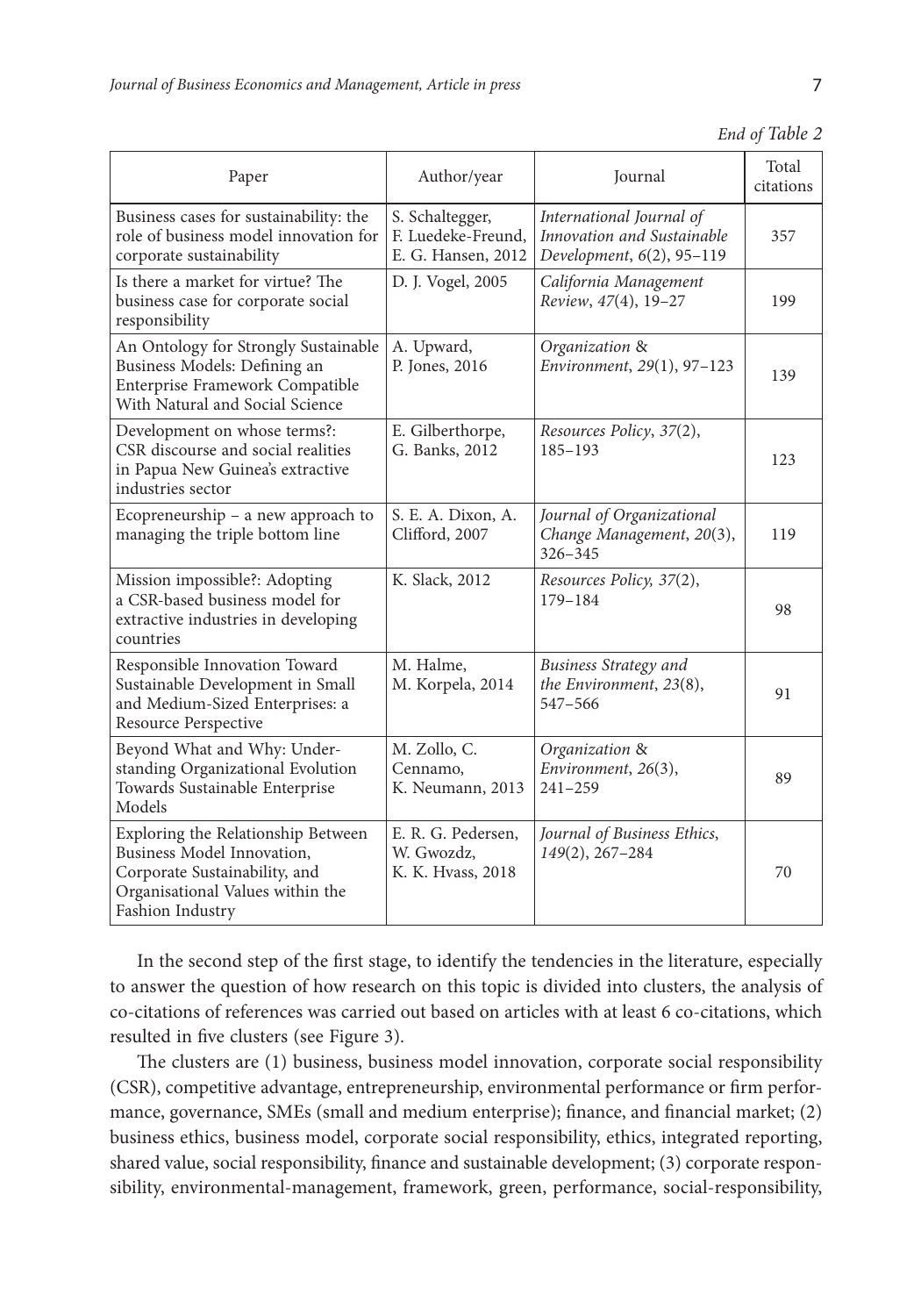

**A** VOSviewer

Figure 3. Clusters network (source: own elaboration in VOSviewer software)

strategies, and sustainable business model; (4) business models, corporate social responsibility, innovation, resource-based view, strategy, value creation; (5) circular economy, corporate social responsibility, environment, environmental sustainability, sustainability, sustainable business model; (6) design, determinants, future, management, social entrepreneurship.

When analyzing terms in individual clusters, we can notice that all selected keywords were identified only in the first cluster. In the second to fifth clusters, keywords related to business models and corporate social responsibility are represented the most. Among the keywords describing the sixth cluster, there are none of the keywords selected for the study. It is also worth noting that among the terms describing the second cluster, there is the notion: shared value, which in the literature on the subject is described as an alternative solution to corporate social responsibility. Interesting is also the emerging terms related to the environment (environment sustainability), which indicate one of the research directions being the subject of the analyzed articles.

In the second stage, 99 publications were selected for in-depth analyses, representing mainly the first 5 clusters, in which the results of the analyses were a business model taking into account both financial factors and references to the CSR concept. Analyzes, at this stage, aimed to identify the relationships connecting various variables describing these models identified during the research using selected statistical methods. For this purpose, various types of correlation measures were selected, examining the strength and direction of the relationship between the variables included in two-way and multi-way frequency tables.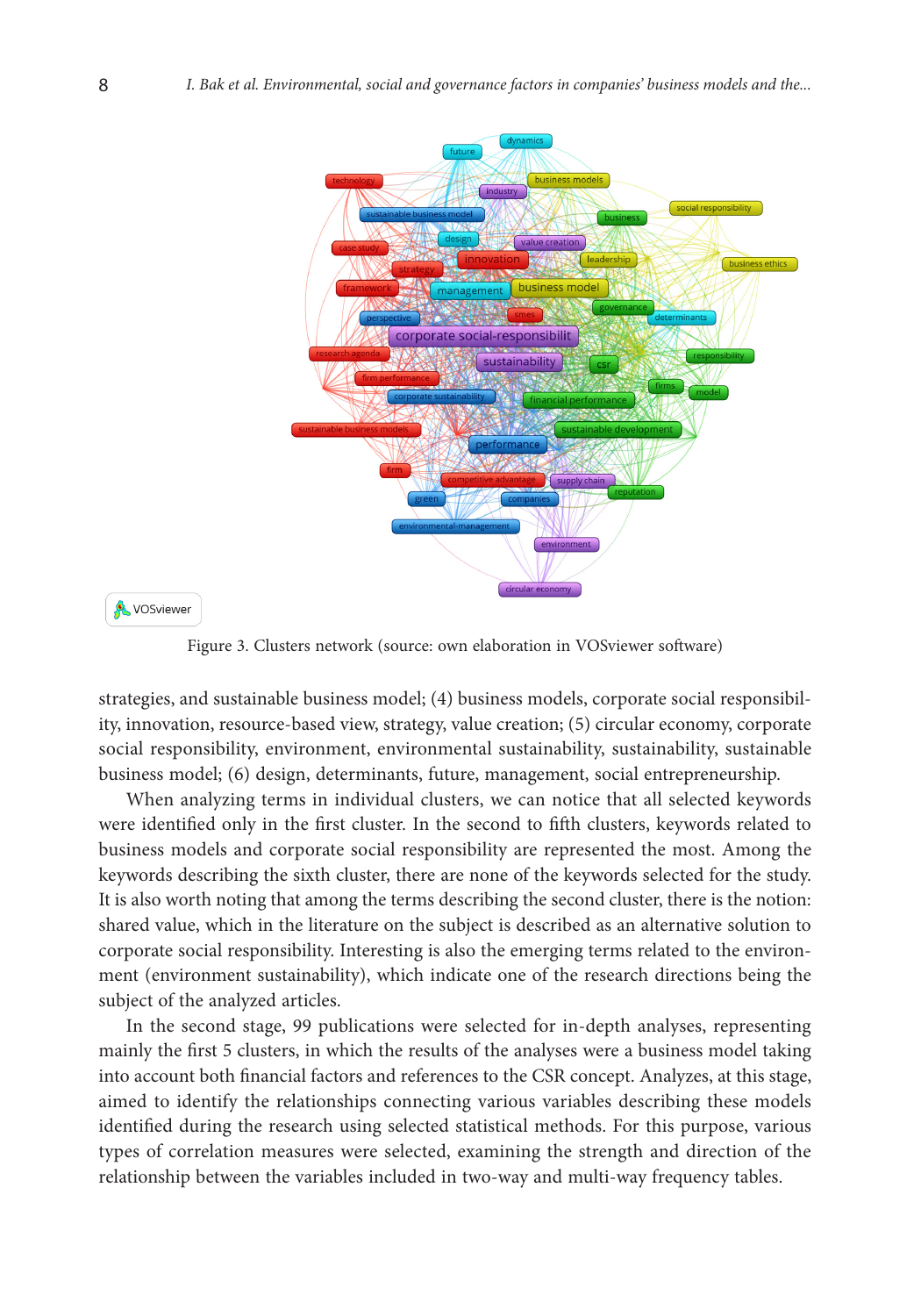### **2.2. Statistical material and methods**

From the database, 99 articles were extracted that contained the required keywords. Careful analysis of the collected publications made it possible to construct variables that indicate which issues were studied in the accepted publications for the study. In this way, 14 binary variables were created, having two categories, "yes" (when the issue was studied in the publication) and "no" (the issue was not studied), which were assigned ranks of 1 and 0, respectively:

- *X*<sup>1</sup> sustainable business model, SBM (1, if an SBM was deployed base on analyzed data or if an SBM was used to test the thesis; 0, in other cases);
- *X*<sup>2</sup> publication year (1, if the paper was published later than 2018; 0, in other cases);
- *X*<sup>3</sup> SME sector (1, if companies from SME sectors were analyzed; 0, in other cases);
- *X*<sup>4</sup> environmental (1, if environmental factors were analyzed or used in the SBM; 0, in other cases);
- $X<sub>5</sub>$  governance (1, if corporate governance factors were analyzed or used in the SBM; 0, in other cases);
- $X_6$  social (1, if social factors were analyzed or used in the SBM; 0, in other cases);
- *X*<sup>7</sup> CSR (1, if Corporate Social Responsibility was analyzed or used in the SBM; 0, in other cases);
- $X_8$  ESG (1, if ESG was analyzed or used in the SBM; 0, in other cases);
- *X*<sup>9</sup> Europe (1, if European companies were analyzed; 0, in other cases);
- $X_{10}$  Asia (1, if Asian companies were analyzed; 0, in other cases);
- *X*<sup>11</sup> North America (1, if North American companies were analyzed; 0, in other cases);
- $X_{12}$  South America (1, if South American companies were analyzed; 0, in other cases);
- $X_{13}$  Africa (1, if African companies were analyzed; 0, in other cases);
- $X_{14}$  emerging economies only (1, if only emerging economies were analyzed; 0, in other cases).

On the basis of such constructed variables, multi-way tables can be constructed, which are the basis for calculating statistics determining the relationship's strength. The multi-way table shows the distribution of observations due to several features simultaneously. For two variables, it shows the combined distribution of both features. The last row and column sums are called the marginal frequencies for feature *Y* and feature *X*, respectively.

In qualitative variables, in particular ordinal scales, the following coefficients are most often used: *r* Spearman, Kendall τ , and gamma. The gamma coefficient (the gamma of Goodman and Kruskal) has a similar structure and interpretation as the *r* coefficient of Spearman or Kendall τ (Stanisz, 2006, p. 314). It also requires similar assumptions. It is used when the data contain many related observations, i.e., those representing the same variant of a feature. Gamma is also based on probability, as it is counted as the difference between the probability that the order of two variables agrees and the probability that it does not agree, divided by 1 minus the probability of the related observations. It can be calculated for ordinal (ordered) variables that are continuous (such as height or weight) or discrete (such as "hot," "hotter," and "hottest"). While other coefficients can calculate relationships for this type of variables, such as, e.g., τ Kendall or *r* Spearman, Goodman, and Kruskal gamma is generally preferred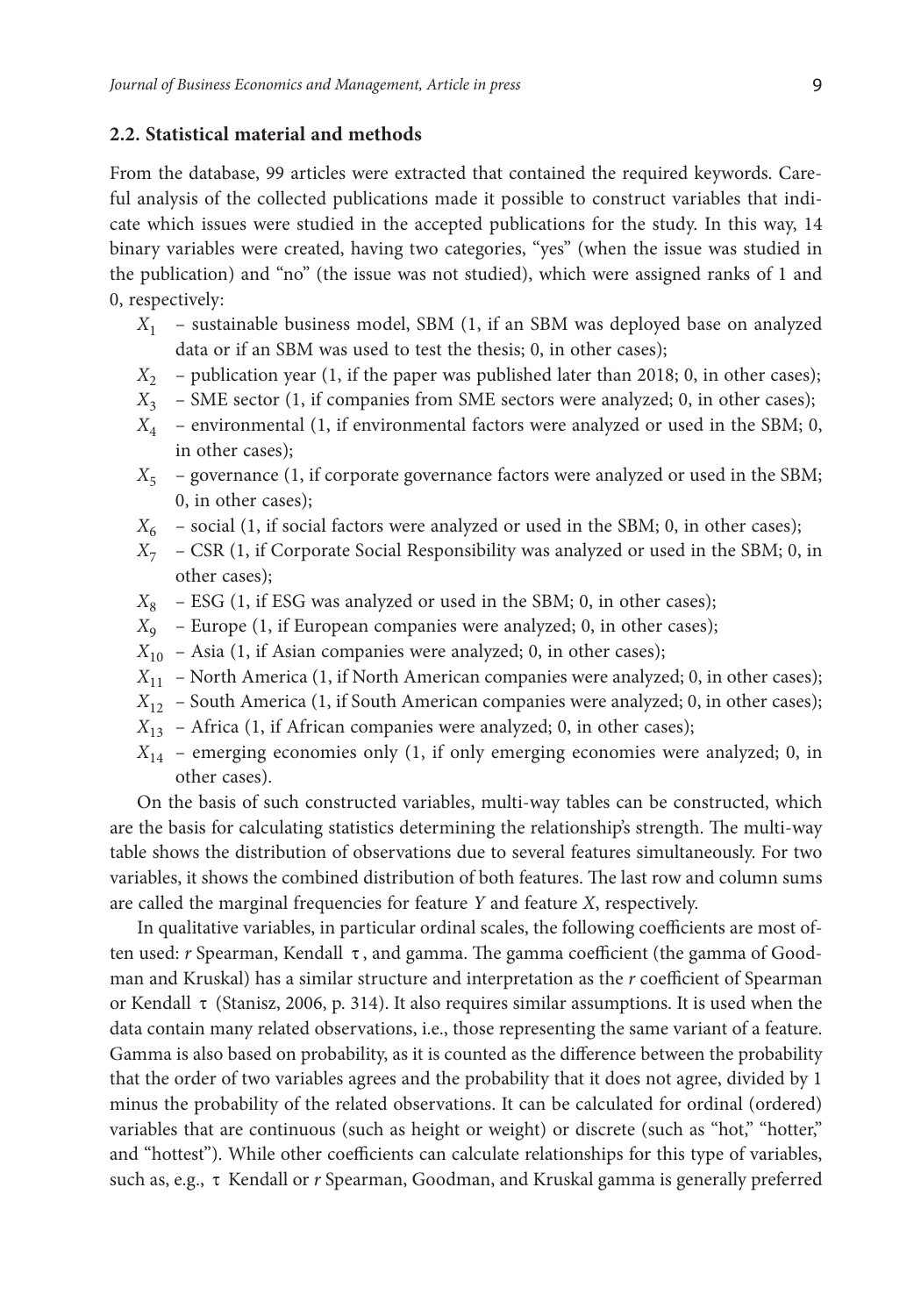when there are many linked observations. The gamma coefficient is also advantageous when the data contain outliers because they do not affect the results excessively. It can also be the preferred method for all ordinal data arranged in a two-dimensional table. A particular case of the gamma coefficient is the *Q*-Yule contingency (association) coefficient. It is a measure of assessing the relationship between two qualitative (non-measurable) features X and Y when the data is presented in the form of a contingency table and is used only for tables with dimensions of 2×2 (Zysno, 1997; Mider & Marcinkowska, 2013; Albatineh et al., 2006). The value of the coefficient belongs to the range  $[-1, 1]$ , and its sign does not indicate the direction of the relationship. In order to calculate this ratio, group the sample observations into all possible pairs, and then divide these pairs into three possible categories:

- **concordant pairs**  the compared variables within the two observations drift in the same direction, i.e., either in the first observation, they are both bigger than in the second one, or both are smaller. The number of such pairs in the sample will from now on be denoted as *P*.
- **dis-concordant pairs**  variables change in the opposite direction; that is, one of them is bigger for that observation in the pair for which the other is smaller. The number of such pairs in the sample will be denoted by *Q*.

– **tied pairs** – one of the variables has equal values in both observations.

The following formula calculates the *Q*-Yule's contingency coefficient:

$$
Q = \frac{P - Q}{P + Q}.
$$

The closer the absolute value is to unity, the stronger the relationship between the features. Where:

*Q* is 0: no relationship between the variables;

 $Q = 0$  to  $\pm$  0.29: very small association;

 $Q = -0.30$  to  $-0.49$  or 0.30 to 0.49: moderate relationship between variables;

 $Q = 0.50$  and 0.69 or  $-0.50$  and  $-0.69$ : significant relationship between the variables;

 $Q > 0.70$  or  $\lt -0.70$ : a very strong relationship.

The next stage of the statistical analysis of the data collected in this way attempts to verify the hypothesis that the two qualitative features in the population are independent. The most frequently used "tool" is the test  $\chi^2$ . It compares the observed frequencies with the expected frequencies assuming the null hypothesis (that there is no relationship between these two variables).

We are interested in verifying the null hypothesis: H0: *X* and *Y* features are independent. Concerning the alternative hypothesis: H1: *X* and *Y* features are interdependent.

To verify the hypothesis, we use the statistic (Bąk et al., 2019):

$$
\chi^2 = \sum_{i=1}^k \sum_{j=1}^r \frac{\left(n_{ij} - \hat{n}_{ij}\right)^2}{\hat{n}_{ij}},
$$

where:  $\chi^2$  − chi-square statistic with  $(k-1) \times (r-1)$  degrees of freedom;  $n_{ii}$  − empirical partial counts, i.e., the number of units with an *i*-th variant of the variable *X* and *j*-th variant of the variable *Y*;  $\hat{n}_{ij}$  – theoretical partial numbers calculated according to the formula: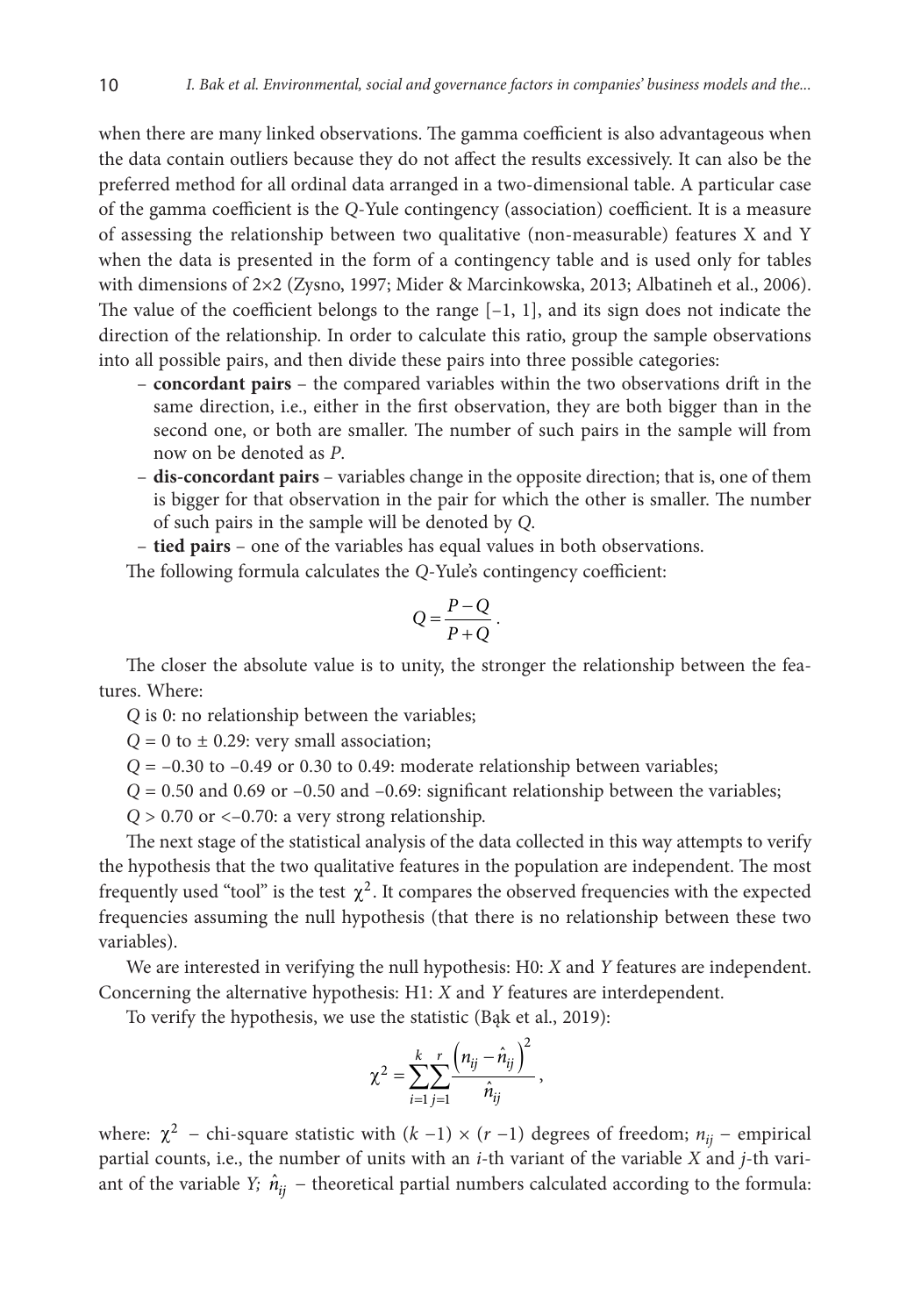$\hat{n}_{ij} = \frac{n_i \times n_{ij}}{n}$  $n_i \times n$  $\hat{n}_{ij} = \frac{n_i \times n_j}{n_i}$ ; *n<sub>i</sub>* – the number of units having an *i*-th variant of the variable *X*; *n*<sub>·j</sub> – the number of units with *a j*-th variant of the variable Y; *k* – the number of variants of variable *X*;  $r$  – the number of variants of variable *Y*;  $n$  – sample size.

A verification decision can be made based on a test probability obtained from a calculation in *Statistica*:

– if  $p \leq \alpha$ , reject the null hypothesis and adopt an alternative hypothesis;

– if  $>\alpha$ , there is no reason to reject the null hypothesis.

## **3. Results**

## **3.1. Sustainable business models and their relationships with selected variables – multi-way tables analysis**

The review of 99 articles selected for more in-depth analyses made it possible to identify 51 publications emphasizing sustainable business models' importance in enterprises. According to the authors of these publications, managers can make more deliberate decisions by identifying risk in sustainable business models. In their opinion, companies worldwide attach increasing importance to factors related to environmental protection, social responsibility, and corporate governance (ESG), striving to balance the organization's goals with the expectations of the entities participating in their activities in increasingly complex conditions. However, this is not always reflected in scientific research. As shown in Table 3, more than 50% of articles deal with ESG factors, but at the same time, only 17 deal with issues related to sustainable business models. The situation is similar to the relationship between the sustainable business model and corporate social responsibility (CSR), which focuses mainly on building relationships supporting all stakeholders participating in business ventures. Among enterprises belonging to the SME sector, this problem was presented less frequently in the analyzed publications. The inclusion of ESG factors in financial risk assessments is gaining popularity, as evidenced by, for example, the increase in publications on this subject. The issues related to the enterprise's strategic interest and profit generation as part of implementing the CSR idea were highlighted in almost every fourth publication. It is worth emphasizing that the publications emphasize the importance of sustainable business models, but they function primarily in large enterprises, and research is conducted on their basis.

Table 3. Cross-way table for variables: Sustainable business model (SBM; *X*1) and CSR (*X*7) and ESG  $(X_8)$  and SME  $(X_3)$  (source: own calculations)

| <b>SBM</b>     |    | ESG |      | <b>CSR</b> |     | Sum- | <b>SME</b> |     | Sum- |
|----------------|----|-----|------|------------|-----|------|------------|-----|------|
|                | No | Yes | mary | No         | Yes | mary | No         | Yes | mary |
| N <sub>0</sub> | 23 | 31  | 54   | 41         | 13  | 54   | 45         | 9   | 54   |
| Yes            | 28 | 17  | 45   | 37         | 8   | 45   | 40         | 5   | 45   |
| Sum-<br>mary   | 51 | 48  | 99   | 78         | 21  | 99   | 85         | 14  | 99   |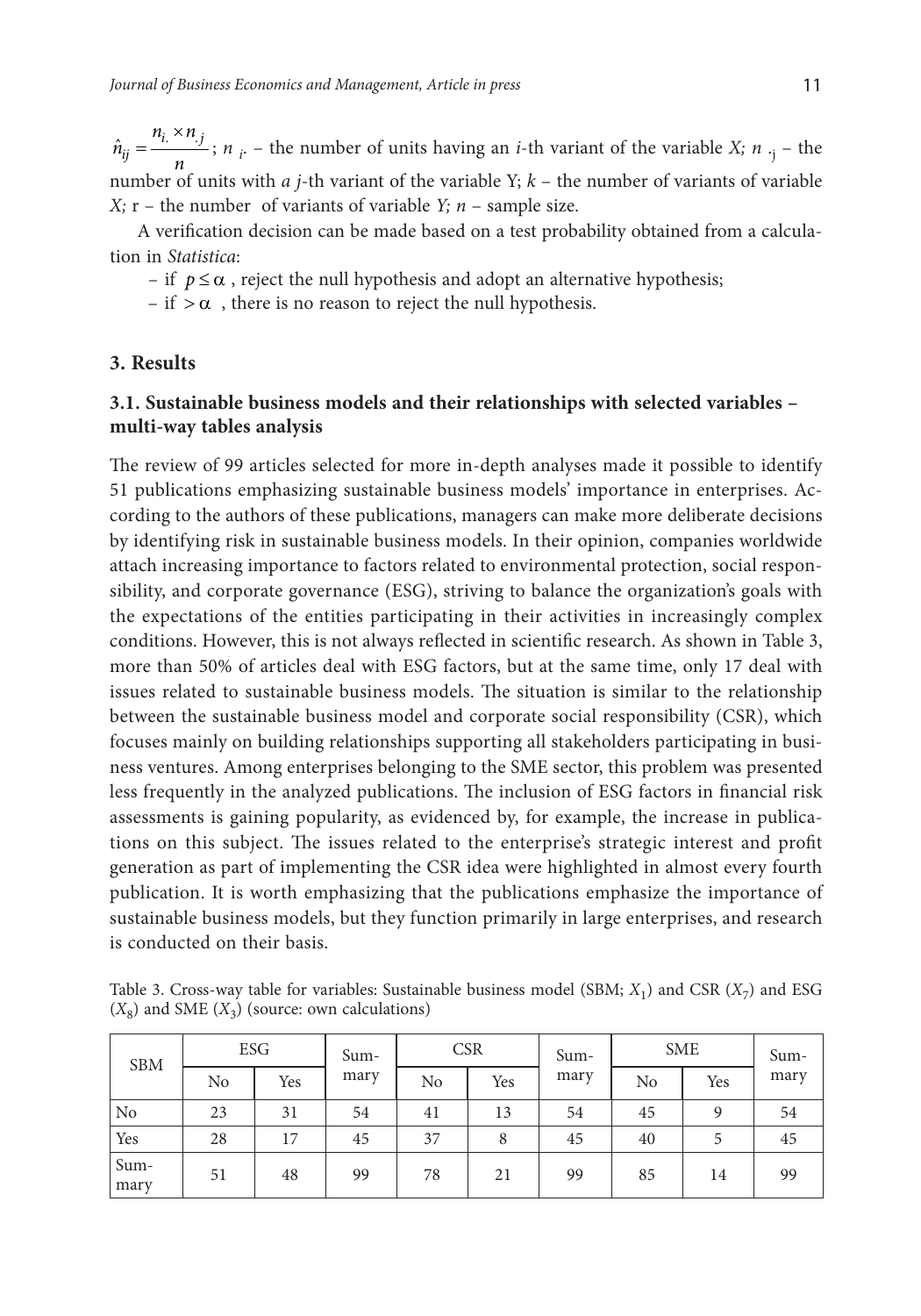Almost 70% of them were created in 2018 or later. The results of the studies presented therein show that the inclusion of non-financial factors in enterprises in business models can improve financial results, which is of great importance for the company's management, decision-makers, and potential investors. ESG factors in business models are considered more often in publications for European Union countries, while less often for Asian countries (Table 4).

| <b>SBM</b>     | Year |     | Summary | Europe |            |         |
|----------------|------|-----|---------|--------|------------|---------|
|                | No   | Yes |         | No     | <b>YES</b> | Summary |
| N <sub>o</sub> | 18   | 36  | 54      | 27     | 27         | 54      |
| Yes            | 12   | 33  | 45      | 27     | 18         | 45      |
| Summary        | 30   | 69  | 99      | 54     | 45         | 99      |

Table 4. Cross-way table for variables: Sustainable business model (SBM; *X*1) and the publication year  $(X_2)$  and Europe  $(X_9)$  (source: own calculations)

## **3.2. Sustainable business models and their relationships with selected variables – correlation analysis**

By analyzing the relationships between the variables considered in the study, multi-way tables were constructed based on which Yule's coefficients were determined, and their statistical significance was examined at the significance level of 0.05. Significant values of the coefficients are shown in bold (Table 5).

It turned out that there is a moderate (0.379) but significant relationship between ESG factors and sustainable business models functioning in enterprises. Most often, these models emphasize the environmental factor (0.308). In the SME sector, CSR (1.000 – full correlation) and ESG factors (0.471) are taken into account, with the strongest relationships between this sector and Government (0.615) and Social (0.549).

Table 5. The matrix of Yule's coefficients between the variables adopted for the study (source: own calculation)

|            | <b>SBM</b> | Year  | <b>SME</b> | ESG   | E     | S     | G     | <b>CSR</b> |
|------------|------------|-------|------------|-------|-------|-------|-------|------------|
| <b>SBM</b> | 1.000      | 0.158 | 0.333      | 0.379 | 0.308 | 0.207 | 0.280 | 0.189      |
| Year       | 0.158      | 1.000 | 0.460      | 0.241 | 0.464 | 0.606 | 0.133 | 0.053      |
| <b>SME</b> | 0.333      | 0.460 | 1.000      | 0.471 | 0.296 | 0.549 | 0.615 | 1.000      |
| <b>ESG</b> | 0.379      | 0.241 | 0.471      | 1.000 | 1.000 | 1.000 | 1.000 | 1.000      |
| E          | 0.308      | 0.464 | 0.296      | 1.000 | 1.000 | 0.984 | 0.902 | 0.706      |
| S          | 0.207      | 0.606 | 0.549      | 1.000 | 0.984 | 1.000 | 0.886 | 0.743      |
| G          | 0.280      | 0.133 | 0.615      | 1.000 | 0.902 | 0.886 | 1.000 | 0.639      |
| <b>CSR</b> | 0.189      | 0.053 | 1.000      | 1.000 | 0.706 | 0.743 | 0.639 | 1.000      |

One can also try to interpret the analyzed problems graphically. For example, Figure 4 shows a radar chart of the correlation coefficients determined between the SBM variable (X1) and the other analysed variables shown in Table 5.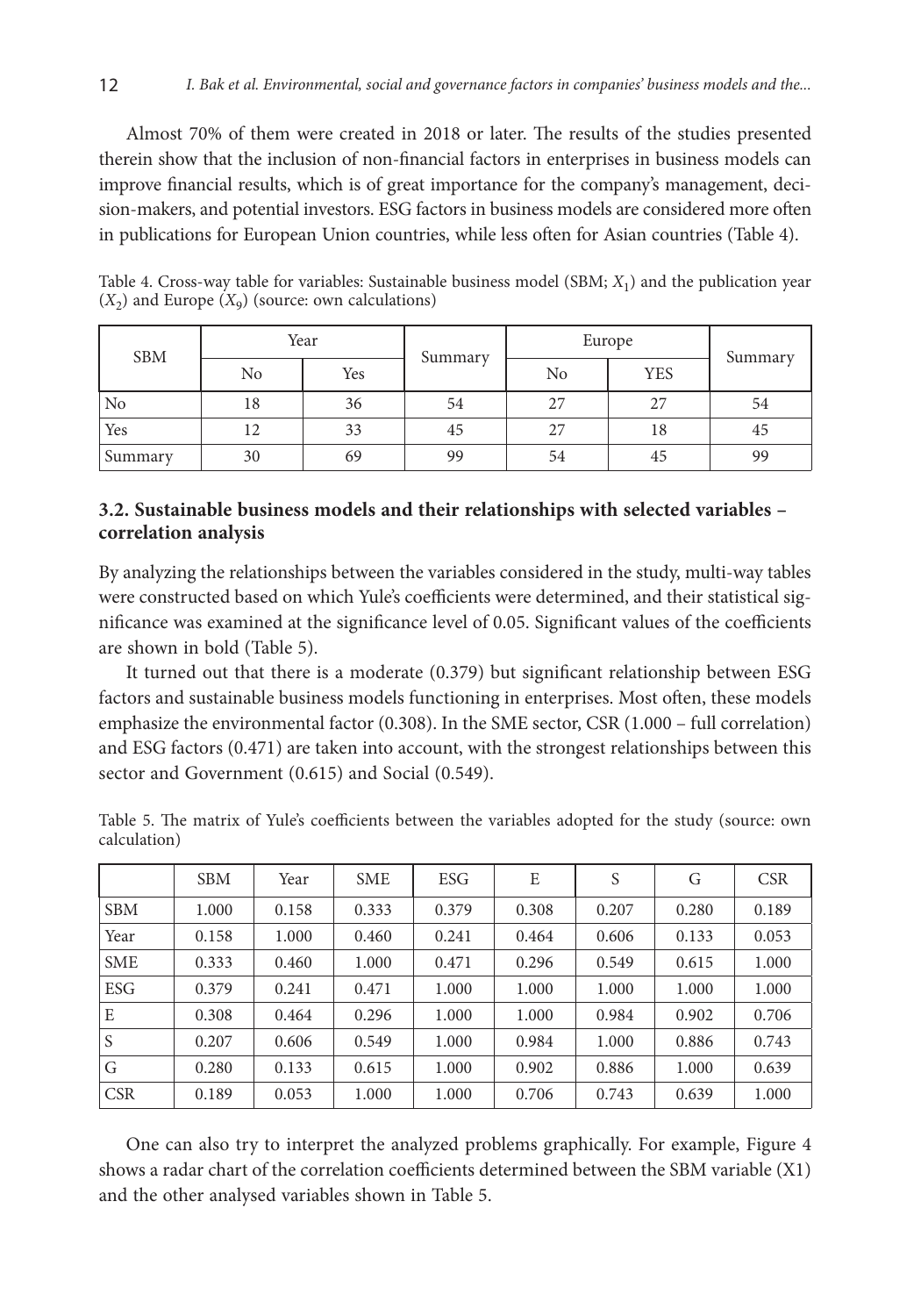

Figure 4. Radar chart for correlation coefficient between analysed variables (source: own elaboration based on Table 5)

It can be noted that the articles describing the application of sustainable business models in companies emphasize their relationship primarily with ESG factors, among which environmental factors are the most important. Less often, which is surprising, these models are presented together with the concept of corporate social responsibility. It may result from the fact that these terms are often used interchangeably. Meanwhile, ESG is more strongly measured and this is a fundamental difference from the CSR concept, although it is worth noting that CSR activities can incorporate elements of ESG within them and vice versa.

## **4. Discussion**

The aim of the article is to study ESG factors and the reasons for including the ESG perspective by companies in their business models. We used the meta-analysis for this purpose. It turned out that there is a moderate (0.379) significant correlation between ESG factors and companies' business models. Due to the innovative nature of our research, it is difficult to find other studies with the results corresponding directly to ours. A similar method for their study on business models adopted Hajiheydari et al. (2019). They analyzed and mined the title, abstract, and keywords of 14,081 research papers related to the business model. The findings showed that studies on the business model could be divided into three main research areas: sustainable business model, electronic business model, and business model innovation. Each of them has some sub-areas, and their visibility in particular industries differs. Our study results can be compared to the findings of reasearch conducted by Hong and Jinho (2017) and Li et al. (2017). Hong and Jinho (2017) analyzed all business model studies extracted from the Scopus database. They indicated innovation, Internet, and electronic commerce as the subjects on which the research of the business model focuses and distinguished six main research areas in the business models literature, including sustainability, knowledge management, open model innovation, communication technology, globalization strategy, and the case of value network and innovation. Based on the analysis of 1498 records from the Web of Science database, Li et al. (2017) pointed out that the trending topics in the business model study are the business model innovation and value creation, while strategy and technology-oriented articles provide the main perspectives in this study.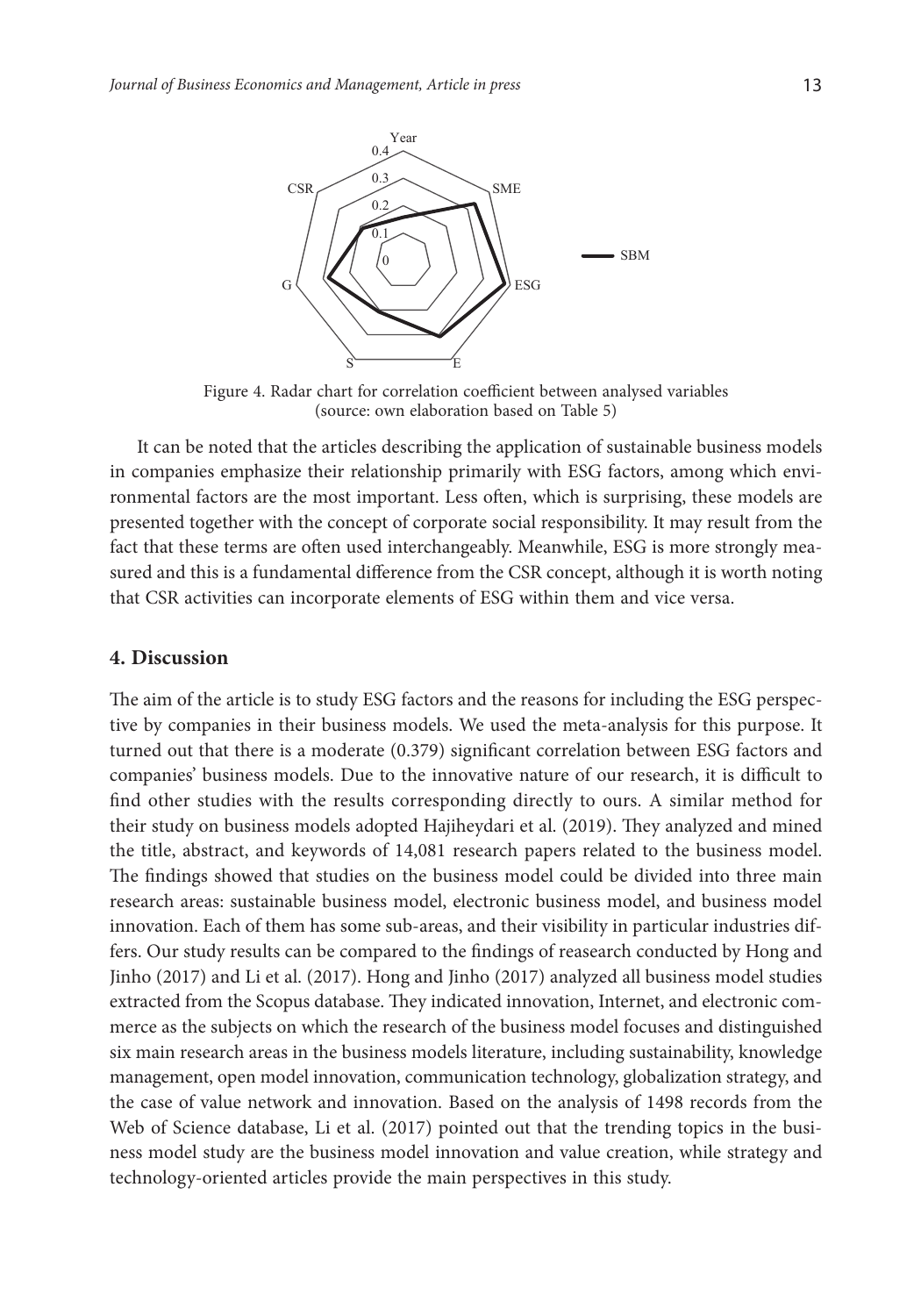A study carried out by Kluza et al. (2021) showed a positive impact of innovation on a sustainable business model. Researchers used a meta-analysis based on 72 articles from the Science Direct database and statistical methods to analyze the results. They also revealed that social capital positively affects a sustainable business model.

Marczewska and Kostrzewski (2020) also conducted a review of the available literature on sustainable business models. They analyzed the Web of Science and Scopus databases, revealing a constantly increasing number of sustainable business model publications that confirm the growing interest in this area. The authors also pointed out that among the most influential articles on SBM are those concerning sustainable business model innovations.

Using meta-analysis, Sinha et al. (2019) examined the effect of ESG factors on investments. The author analyzed 100 articles describing the relationship between ESG factors found in JSTOR, Google Scholar, SSRN, and ResearchGate databases and revealed the positive influence of these factors on financial performance.

### **Conclusions**

European Union is currently working on the EU taxonomy for sustainable activities (The Taxonomy Regulation entered into force on 12 July 2020). The EU taxonomy could play an important role in supporting the EU to scale up a sustainable business and implement the sustainable business models of companies. Sustainable activities defined in the Taxonomy could be one of the examples of relevant business models in the arena of practice. This article aims to study ESG factors and the motives for including the ESG perspective by companies in their European Union is currently working on the EU taxonomy for sustainable activities (The Taxonomy Regulation entered into force on 12 July 2020). The EU taxonomy could play an essential role in supporting the EU to scale up a sustainable business and implement the sustainable business models of companies. Sustainable activities defined in the Taxonomy could be one of the examples of relevant business models in the arena of practice. The aim of this article is to study ESG factors and the motives for including the ESG perspective by companies in their sustainable business models. 99 articles were analyzed which referred to ESG, CSR, company firm value, and/or sustainable development to answer the indicated questions. Fifty-one articles pointed out that by identifying risk in SBM, managers make more effective decisions. In over 50% of the analyzed articles, the subject of non-financial factors was mentioned, but not in the context of their impact on SBM. In terms of the main research question resulting from this research, it was shown that there is a moderately (0.379) significant relationship between ESG factors and SBM of enterprises. Based on the literature review, 14 binary variables were distinguished, and multi-way tables were used to search for links between variables. As a result of this analysis, it was shown that the inclusion of non-financial factors in business models improves the companies' financial condition. The financial condition is, in turn, one of the elements taken into account by financial market institutions in risk assessment; therefore, SBM favor cooperation with financial institutions. The main factor that determines and is taken into account by companies in their BM is the environmental factor. The research results show a moderate (0.379) significant correlation between ESG factors and companies' sustainable business models. The environmental fac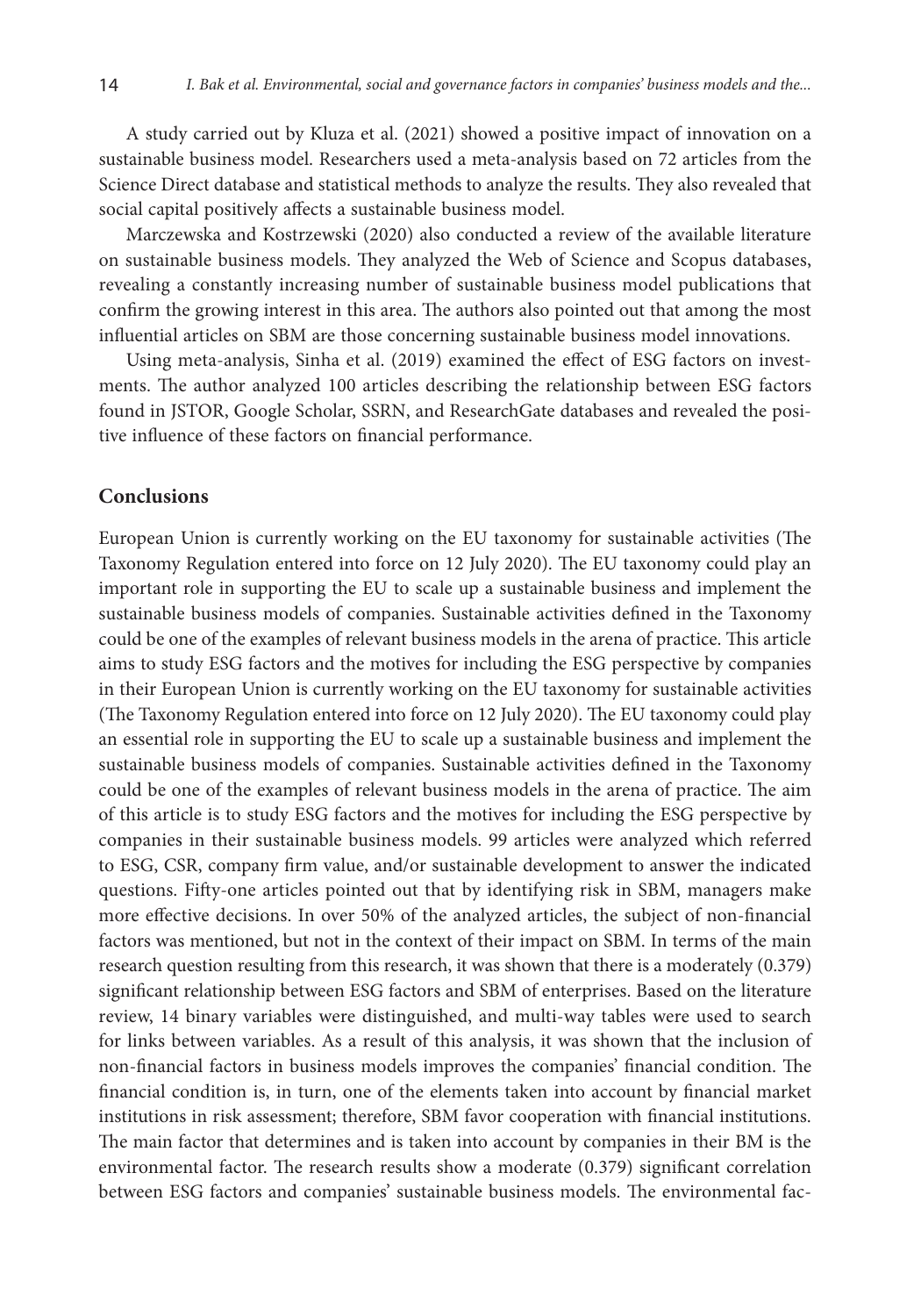tor is most often taken into account in the business models of enterprises. The relationship between sustainable business models and the business location was also demonstrated. The study results confirm that the influence of ESG factors on companies' business models differs between countries. The impact is stronger for countries in Europe compared to Asia. Enterprises located in Europe implement sustainable business models more often than enterprises from Asia. The results of the research are related to the studies analyzed, not the actual practices of companies.

The main contribution of the study is an in-depth research on non-financial factors incorporated into business models of companies. A limitation of the study was the lack of papers referring to the direct relationship between the role of financial market institutions and companies' SBM. It was also challenging to ensure the comparability of the studied categories. The authors plan to direct future research into studying the relationships between sustainable business models of enterprises cooperating with banks in Europe, Asia, America, and Africa, which allows research into the in-depth relations between ESG factors, banks, and territorial differentiation SBM. 99 articles were analyzed which referred to ESG, CSR, company firm value, and/or sustainable development to answer the indicated questions. Fifty-one articles pointed out that by identifying risk in SBM, managers make more effective decisions. In over 50% of the analyzed articles, the subject of non-financial factors was mentioned, but not in the context of their impact on business models. In terms of the main research question, it was shown that there is a moderately (0.379) significant relationship between ESG factors and BM of enterprises. Based on the literature review, 14 binary variables were distinguished, and multi-way tables were used to search for links between variables. As a result of this analysis, it was shown that the inclusion of non-financial factors in business models improves the companies' financial condition. The financial condition is, in turn, one of the elements taken into account by financial market institutions in risk assessment; therefore, sustainable business models favor cooperation with financial institutions. The main factor that determines and is taken into account by companies in their business models is the environmental factor. The research results show that there is a moderately (0.379) significant correlation between ESG factors and companies' SBM. The environmental factor is most often taken into account in the business models of enterprises. The relationship between SBM and the business location was also demonstrated. The study results confirm that the influence of ESG factors on companies' business models differs between countries. The impact is stronger for countries in Europe compared to Asia. Enterprises located in Europe implement SBM more often than enterprises from Asia. The results of the research are related to the studies analyzed, not the actual practices of companies. The main contribution of the study is an in-depth research on non-financial factors incorporated into BM of companies. A limitation of the study was the lack of papers referring to the direct relationship between the role of financial market institutions and companies' sustainable business models. It was also challenging to ensure the comparability of the studied categories. The authors plan to direct future research into studying the relationships between SBM of enterprises cooperating with banks in Europe, Asia, America, and Africa, which allows research into the in-depth relations between ESG factors, banks, and territorial differentiation business.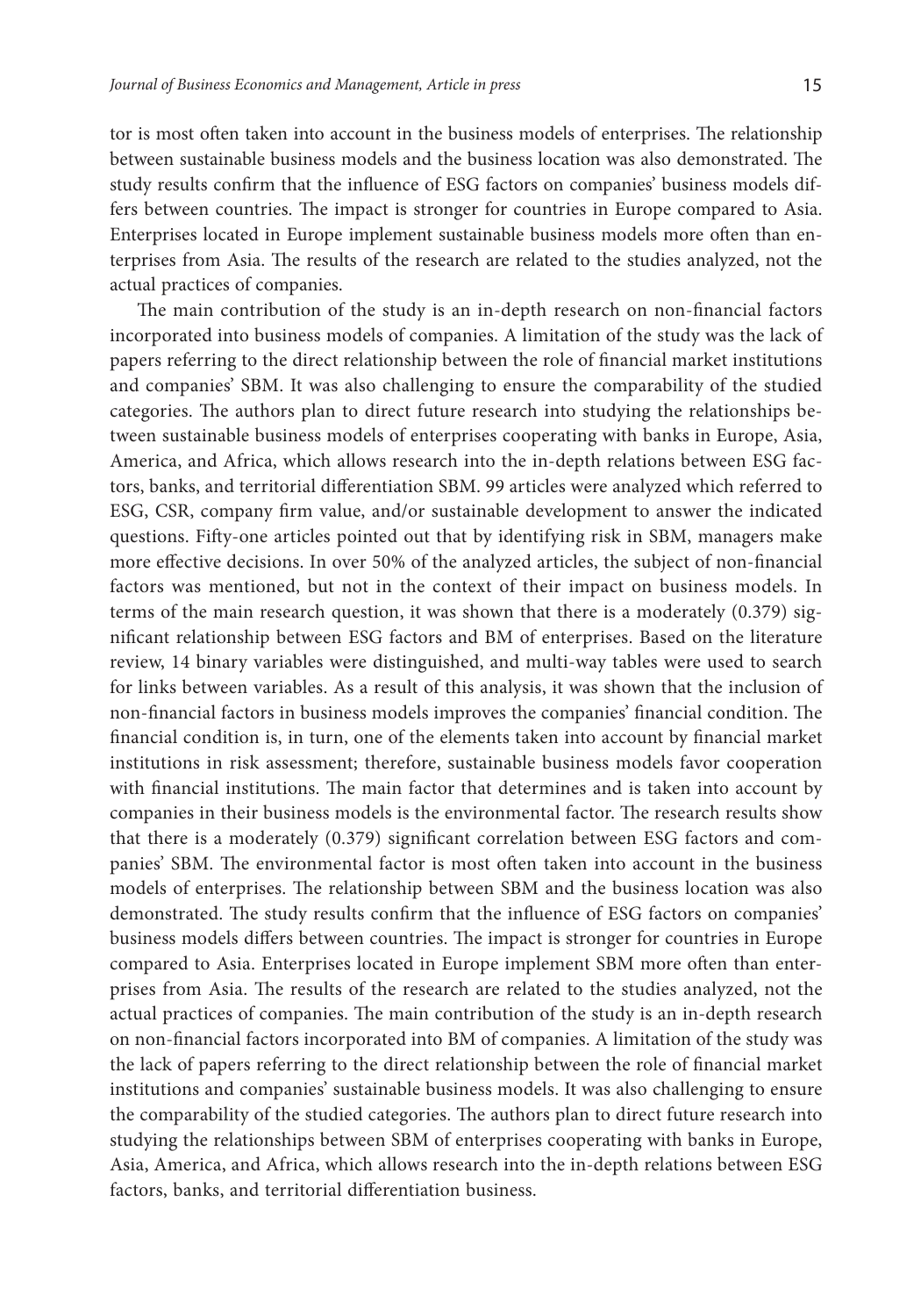## **Acknowledgements**

Research results presented in this paper are financed and are an integral element of research project implemented by the National Science Centre Poland under the grant OPUS16 no 2018/31/B/HS4/00570.

## **Author contributions**

Conceptualization: M. Z.; methodology: I. B., K. Ch.; software: I. B., K. Ch.; validation: I. B., K. Ch.; formal analysis M. Z., I. B., K. Ch., A. S.; investigation: M. Z., I. B. K. Ch., A. S.; resources: M. Z., I. B., K. Ch., A. S.; data curation: I. B., K. Ch.; writing original draft preparation: M. Z., I. B., K. Ch., A. S.; writing review and editing: M. Z., I. B., K. Ch., A. S.; visualization: M. Z.; I. B., K. Ch., A. S.; supervision: M. Z.; project administration: M. Z.; funding acquisition: M. Z.

### **Disclosure statement**

Authors do not have any competing financial, professional, or personal interests from other parties.

## **References**

- Abdi, Y., Li, X., & Càmara-Turull, X. (2021). Exploring the impact of sustainability (ESG) disclosure on firm value and financial performance (FP) in airline industry: The moderating role of size and age. *Environment, Development and Sustainability*. <https://doi.org/10.1007/s10668-021-01649-w>
- Ahmad, N., Mobarek, A., & Roni, N. N. (2021). Revisiting the impact of ESG on financial performance of FTSE350 UK firms: Static and dynamic panel data analysis. *Cogent Business* & *Management*, *8*(1), 1900500. <https://doi.org/10.1080/23311975.2021.1900500>
- Albatineh, A. N., Niewiadomska-Bugaj, M., & Mihalko, D. (2006). On similarity indices and correction for chance agreement. *Journal of Classification*, *23*, 301–313. <https://doi.org/10.1007/s00357-006-0017-z>
- Ashwin Kumar, N. C., Smith, C., Badis, L., Wang, N., Ambrosy, P., & Tavares, R. (2016). ESG factors and risk-adjusted performance: A new quantitative model. *Journal of Sustainable Finance* & *Investment*, *6*(4), 292–300. <https://doi.org/10.1080/20430795.2016.1234909>
- Bąk, I., Markowicz, I., Mojsiewicz, M., & Wawrzyniak, K. (2019). *Wzory i tablice. Metody statystyczne i ekonometryczne* (wyd. II). CeDeWu, Warszawa.
- Bellman, R., Clark, C. E., Malcolm, D. G., Craft, C. J., & Ricciardi, F. M. (1957). On the construction of a multi-stage, multi-person business game. *Operations Research*, *5*(4), 469–503. <https://doi.org/10.1287/opre.5.4.469>
- Bocken, N. M. P., Short, S. W., Rana, P., & Evans, S. (2014). A literature and practice review to develop sustainable business model archetypes. *Journal of Cleaner Production*, *65*, 42–56. <https://doi.org/10.1016/j.jclepro.2013.11.039>
- Casadesus-Masanell, R., & Ricart, J. E. (2010). From strategy to business models and onto tactics. *Long Range Planning*, *43*(2–3), 195–215. <https://doi.org/10.1016/j.lrp.2010.01.004>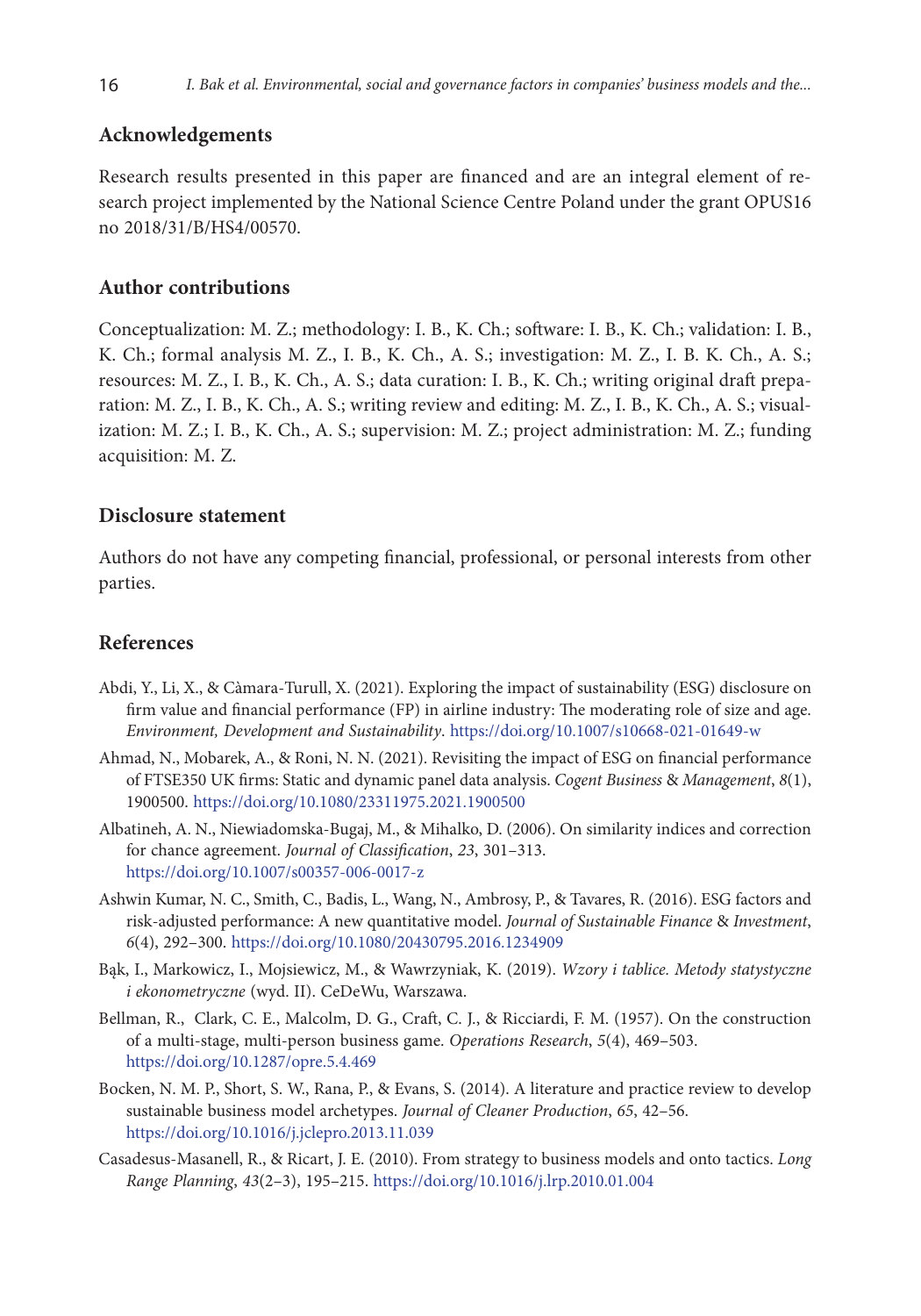- Chesbrough, H. (2006). *Open business models: How to thrive in the new innovation landscape*. Harvard Business Review Press.
- Chesbrough, H., & Rosenbloom, R. S. (2002). The role of the business model in capturing value from innovation: Evidence from Xerox Corporation's technology spin-off companies. *Industrial and Corporate Change*, *11*(3), 529–555. <https://doi.org/10.1093/icc/11.3.529>
- Chouaibi, S., Chouaibi, J., & Rossi, M. (2021). ESG and corporate financial performance: The mediating role of green innovation: UK common law versus Germany civil law. *EuroMed Journal of Business*, *17*(1), 46–71. <https://doi.org/10.1108/EMJB-09-2020-0101>
- Demil, B., Lecocq, X., Ricart, J. E., & Zott, C. (2015). Introduction to the special issue: Business models within the domain of strategic entrepreneurship. *Strategic Entrepreneurship Journal*, *9*(1), 1–11. <https://doi.org/10.1002/sej.1194>
- Dixon, S. E., & Clifford, A. (2007). Ecopreneurship a new approach to managing the triple bottom line. *Journal of Organizational Change Management, 20*(3), 326–345. <https://doi.org/10.1108/09534810710740164>
- Eliwa, Y., Aboud, A., & Saleh, A. (2021). ESG practices and the cost of debt: Evidence from EU countries. *Critical Perspectives on Accounting*, *79*, 102097. <https://doi.org/10.1016/j.cpa.2019.102097>
- Geissdoerfer, M., Vladimirova, D., & Evans, S. (2018). Sustainable business model innovation: A review. *Journal of Cleaner Production*, *198*, 401–416. <https://doi.org/10.1016/j.jclepro.2018.06.240>
- Gilberthorpe, E., & Banks, G. (2012). Development on whose terms?: CSR discourse and social realities in Papua New Guinea's extractive industries sector. *Resources Policy*, *37*(2), 185–193. <https://doi.org/10.1016/j.resourpol.2011.09.005>
- [Hajiheydari, N.](https://www.emerald.com/insight/search?q=Nastaran%20Hajiheydari), [Talafidaryani, M.,](https://www.emerald.com/insight/search?q=Mojtaba%20Talafidaryani) [Khabiri, S.,](https://www.emerald.com/insight/search?q=SeyedHossein%20Khabiri) & [Salehi, M.](https://www.emerald.com/insight/search?q=Masoud%20Salehi) (2019). Business model analytics: Technically review business model research domain. *[Foresight](https://www.emerald.com/insight/publication/issn/1463-6689)*, *21*(6), 654–679. <https://doi.org/10.1108/FS-01-2019-0002>
- Halme, M., & Korpela, M. (2014). Responsible innovation toward sustainable development in small and medium‐sized enterprises: A resource perspective. *Business Strategy and the Environment*, *23*(8), 547–566. <https://doi.org/10.1002/bse.1801>
- Hong, R. J., & Jinho, C. (2017). Knowledge structure by keyword network analysis: Focusing on business model research topics. *Advanced Science Letters*, *23*(10), 9407–9411. <https://doi.org/10.1166/asl.2017.9713>
- Jones, G. M. (1960). Educators, electrons, and business models: A problem in synthesis. *Accounting Review*, *35*(4), 619–626.
- Kim, S., & Li, Z. (F.) (2021). Understanding the impact of ESG practices in corporate finance. *Sustainability*, *13*(7), 3746. <https://doi.org/10.3390/su13073746>
- Kluza, K., Ziolo, M., & Spoz, A. (2021). Innovation and environmental, social, and governance factors influencing sustainable business models – Meta-analysis. *Journal of Cleaner Production*, *303*, 127015. <https://doi.org/10.1016/j.jclepro.2021.127015>
- Li, X., Qiao, H., & Wang, S. (2017). Exploring evolution and emerging trends in business model study: A co-citation analysis. *Scientometrics*, *111*(2), 869–887. <https://doi.org/10.1007/s11192-017-2266-5>
- Lozano, R. (2018). Sustainable business models: Providing a more holistic perspective. *Business Strategy and the Environment*, *27*(8), 1159–1166. <https://doi.org/10.1002/bse.2059>
- Magretta, J. (2002). Why business models matter. *Harvard Business Review*, *80*, 86–92.
- Marczewska, M., & Kostrzewski, M. (2020). Sustainable business models: A bibliometric performance analysis. *Energies*, *13*(22), 6062. <https://doi.org/10.3390/en13226062>
- Mider, D., & Marcinkowska, A. (2013). *Analiza danych ilościowych dla politologów. Praktyczne wprowadzenie z wykorzystaniem programu GNU PSPP*. ACAD, Warszawa.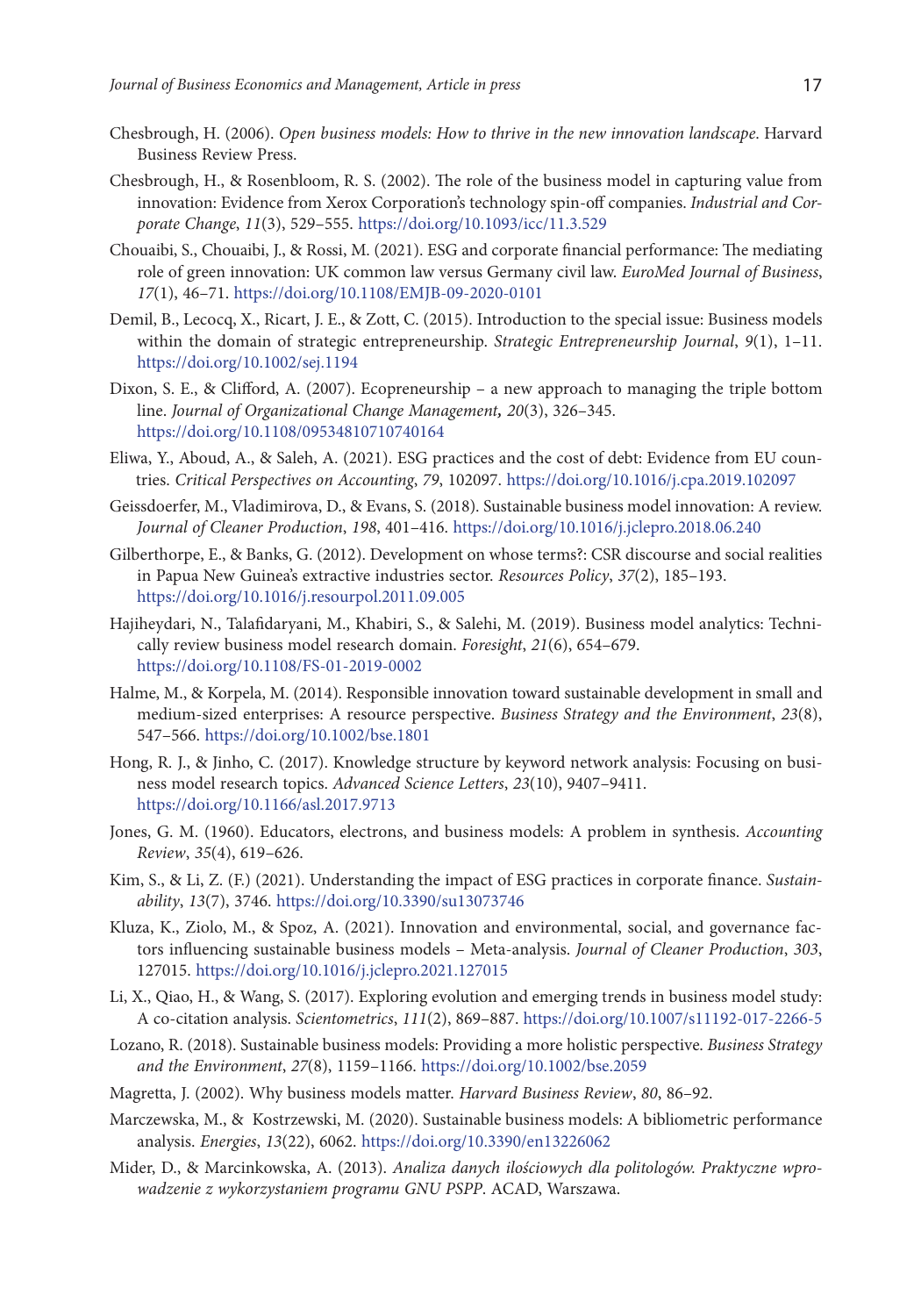- Neumeyer, X., & Santos, S. C. (2018). Sustainable business models, venture typologies, and entrepreneurial ecosystems: A social network perspective. *Journal of Cleaner Production*, *172*, 4565–4579. <https://doi.org/10.1016/j.jclepro.2017.08.216>
- Ng, A. C., & Rezaee, Z. (2020). Business sustainability factors and stock price informativeness. *Journal of Corporate Finance*, *64*, 101688. <https://doi.org/10.1016/j.jcorpfin.2020.101688>
- Osterwalder, A., Pigneur, Y., & Tucci, C. (2005). Clarifying business models: Origins, present, and future of the concept. *Communications of the Association for Information Systems*, *16*. <https://doi.org/10.17705/1CAIS.01601>
- Park, S. R., & Jang, J. Y. (2021). The impact of ESG management on investment decision: Institutional investors' perceptions of country-specific ESG criteria. *International Journal of Financial Studies*, *9*(3), 48. <https://doi.org/10.3390/ijfs9030048>
- Pedersen, E. R. G., Gwozdz, W., & Hvass, K. K. (2018). Exploring the relationship between business model innovation, corporate sustainability, and organisational values within the fashion industry. *Journal of Business Ethics*, *149*(2), 267–284. <https://doi.org/10.1007/s10551-016-3044-7>
- Perianes-Rodriguez, A., & Waltman, L. (2016). Constructing bibliometric networks: A comparison between full and fractional counting. *Journal of Infometrics*, *10*(4), 1178–1195. <https://doi.org/10.1016/j.joi.2016.10.006>
- Richardson, J. (2008). The business model: An integrative framework for strategy execution. *Strategic Change*, *17*(5–6), 133–144. <https://doi.org/10.1002/jsc.821>
- Ritala, P., Huotari, P., Albareda, L., Puumalainen, K., & Bocken, N. (2018). Sustainable business model adoption among S&P 500 firms: A longitudinal content analysis study. *Journal of Cleaner Production*, *170*, 216–226. <https://doi.org/10.1016/j.jclepro.2017.09.159>
- Saygili, E., Arslan, S., & Birkan, A. O. (2021). ESG practices and corporate financial performance: Evidence from Borsa Istanbul. *Borsa Istanbul Review* (In Press). <https://doi.org/10.1016/j.bir.2021.07.001>
- Schaltegger, S., Lüdeke-Freund, F., & Hansen, E. G. (2012). Business cases for sustainability: The role of business model innovation for corporate sustainability. *International Journal of Innovation and Sustainable Development*, *6*(2), 95–119. <https://doi.org/10.1504/IJISD.2012.046944>
- Sinha, R., Datta, M., & Ziolo, M. (2019). Inclusion of ESG factors in investments and value addition: A meta-analysis of the relationship. In W. Tarczyński & K. Nermend (Eds.), *Springer Proceedings in Business and Economics*. *Effective investments on capital markets* (pp. 93–109). [https://doi.org/10.1007/978-3-030-21274-2\\_7](https://doi.org/10.1007/978-3-030-21274-2_7)
- Slack, K. (2012). Mission impossible?: Adopting a CSR-based business model for extractive industries in developing countries. *Resources Policy, 37*(2), 179–184. <https://doi.org/10.1016/j.resourpol.2011.02.003>
- Stanisz, A. (2006). *Przystępny kurs statystyki z zastosowaniem STATISTICA PL na przykładach z medycyny: Tom 1. Statystyki podstawowe*. StatSoft Polska.
- Stubbs, W., & Cocklin, C. (2008). Conceptualizing a sustainability business model. *Organization* & *Environment*, *21*(2), 103–127. <https://doi.org/10.1177/1086026608318042>
- Timmers, P. (1998). Business models for electronic markets. *Electronic Markets*, *8*(2), 3–8.
- Upward, A., & Jones, P. (2016). An ontology for strongly sustainable business models: Defining an enterprise framework compatible with natural and social science. *Organization* & *Environment*, *29*(1), 97–123. <https://doi.org/10.1177/1086026615592933>
- van Eck, N. J., & Waltman, L. (2010). Software survey: VOSviewer, a computer program for bibliometric mapping. *Scientometrics*, *84*, 523–538. <https://doi.org/10.1007/s11192-009-0146-3>
- Vogel, D. (2005). Is there a market for virtue? The business case for corporate social responsibility. *California Management Review*, *47*, 19–45. <https://doi.org/10.2307/41166315>